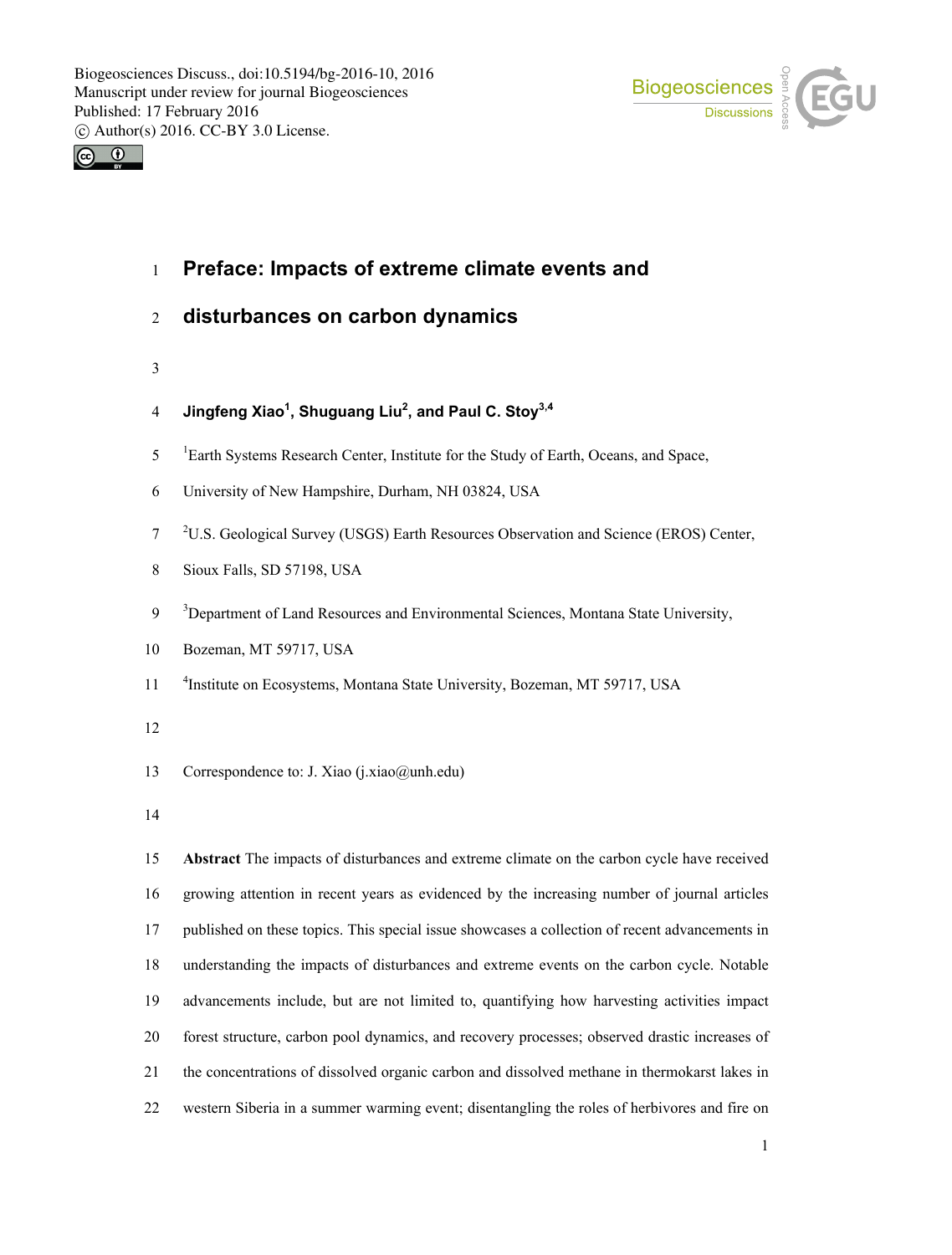



 forest carbon dioxide flux; direct and indirect impacts of fire on the global carbon balance; and improved atmospheric inversion of regional carbon sources and sinks byincorporating disturbances. Combined, studies herein indicate several major research needs. First, disturbances and extreme events can interact with one another, and it is important to understand their overall impacts and also disentangle their relative effects on the carbon cycle. Second, benchmark data layers characterizing the timing, location, type, and magnitude of disturbances must be systematically created to improve our ability to quantify carbon dynamics over large areas. Third, current ecosystem models are not skillful enough to correctly simulate the impacts of disturbances such as disturbance-induced tree mortality and its carbon consequences, and therefore must be improved to correctly represent underlying processes and impacts.

#### **1 Introduction**

 The terrestrial biosphere plays an important role in regulating atmospheric carbon dioxide concentrations and thereby climate. Terrestrial carbon fluxes often exhibit pronounced interannual variability (IAV), and disturbances and extreme climate events are primary sources of IAV (Eimers et al., 2008; Reichstein et al., 2013; Xiao et al., 2014). For example, gross primary productivity (GPP) exhibited significant IAV over the period 2000-2014 on the global scale as identified by MODIS, with important regional differences (Fig. 1). Some tropical regions (e.g. Indonesia and parts of the Amazon) had the largest IAV with standard 43 deviation in annual GPP on the order of 200-250 g C  $m<sup>2</sup>$  or greater, while the remaining vegetated areas in the tropics also had relatively large IAV in annual GPP (with standard 45 deviations on the order of ~150 g C m<sup>-2</sup>) and vegetated temperate regions had intermediate IAV (with standard deviation on the order of 80-120 g C m<sup>-2</sup>). Extreme climate events such as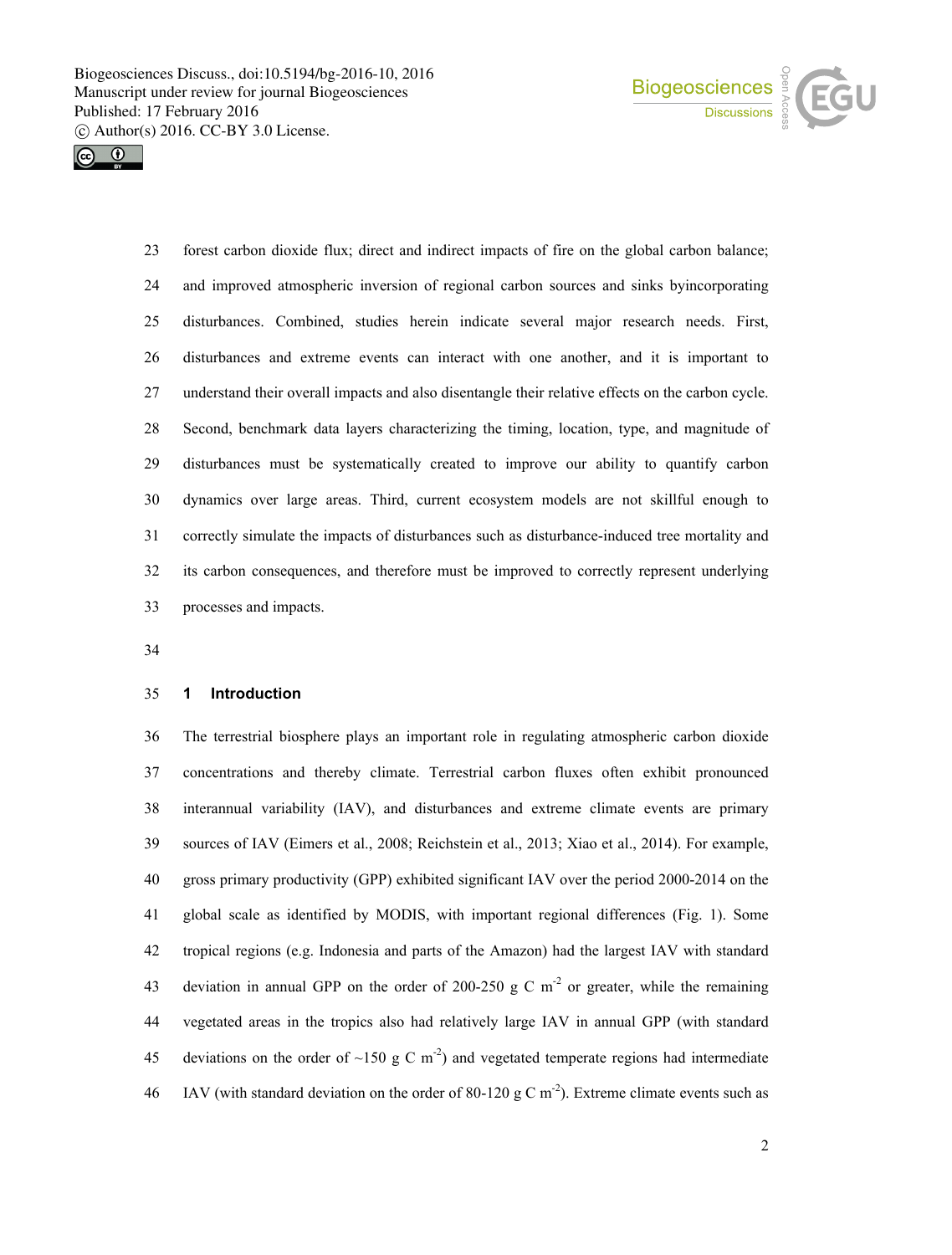



 drought (Xiao et al., 2009; Zhao and Running, 2010) and disturbances such as fire (Bowman et al., 2009), hurricanes (Chambers et al., 2007; Dahal et al., 2014; Xiao et al., 2011), wind storms (McCarthy et al., 2006), and insect outbreaks (Kurz et al., 2008) can substantially alter ecosystem structure and function and influence terrestrial carbon dynamics. A better understanding of the impacts of disturbances and extreme climate events on terrestrial carbon dynamics across different ecosystems is essential for projecting ecosystem responses to future climate change and feedbacks to the climate system.

 Extreme climate events and disturbances are projected to increase in both frequency and severity during the remainder of the 21st century (IPCC, 2013), with important consequences for terrestrial carbon cycling. Projecting the impacts of these future events remains a challenge given the substantial uncertainty in forecasting these events and the insufficient representation of ecological disturbances and extreme climate events in ecosystem and land surface models. We can only make progress in this grand challenge in Earth system science by understanding how different ecosystems respond to different disturbances at different time scales.

 Various approaches have been used to assess the impacts of disturbances and extreme climate events on ecosystem carbon dynamics. At the ecosystem scale, in-situ methods including field experiments (Barbeta et al., 2013), long-term observations, and the eddy covariance technique (Amiro et al., 2010; Dong et al., 2011) seek to understand the mechanistic responses of ecosystem processes to disturbances and extreme climate events. Modeling approaches including process-based ecosystem models (Liu et al., 2011) or data-driven upscaling approaches (Jung et al., 2009; Xiao et al., 2008) have been used for regional to global assessments, which also rely heavily on satellite remote sensing (e.g. Xiao et al, 2014). Synthesizing these findings is an ongoing challenge, and multiple approaches are required to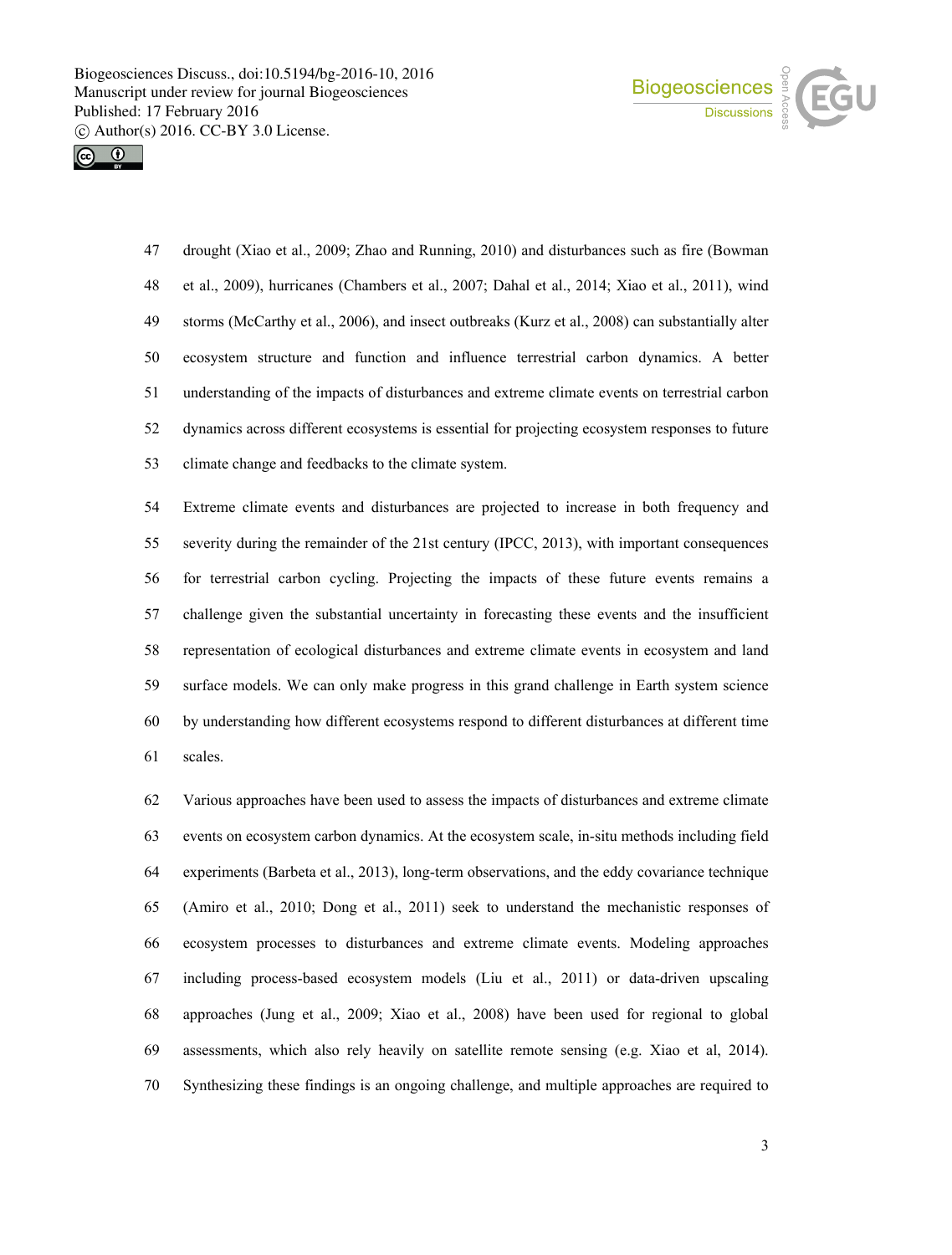



understand consequences of different extreme climate events and disturbances for carbon

cycling.

 The impacts of disturbances and extreme climate events on carbon dynamics have received growing attention. We searched the number of journal articles on these topics using Web of Science (Fig. 2) and found a total of 421 and 1495 journal articles for extreme climate events and disturbances, respectively, over the period from 2000 to 2014. Notably, the total number of publications on the impacts of these events on carbon dynamics has been growing at an average rate of 20 articles per year over the past decade (2005-2014) (Fig. 2), emphasizing the growing scientific interest in these important topics.

 The present special issue is the outcome of special sessions on the impacts of extreme climate events and disturbances on carbon dynamics at the American Geophysical Union Fall Meeting. It consists of 17 articles: 6 on extreme climate events and 11 on disturbances. This special issue, along with the special issue on climate extremes and biogeochemical cycles in *Biogeosciences* (Bahn et al., 2015), reflects recent advances in assessing how disturbances and extreme climate events influence terrestrial carbon cycling. We feel that the authors have provided a timely and valuable contribution to the research communities of carbon cycle and global change.

### **2 Methods and Findings**

 We separate the impacts of drought and extreme precipitation events, herbivory (namely insect outbreaks), fire, interactions between herbivory and fire, natural hazards (e.g. hurricanes and typhoons), and forest management when describing the findings of the manuscripts in this special issue. These events interact with one another as noted, and it can be difficult to disentangle their relative effects on the carbon cycle. That being said, it is important to study and synthesize how different extreme events and disturbances impact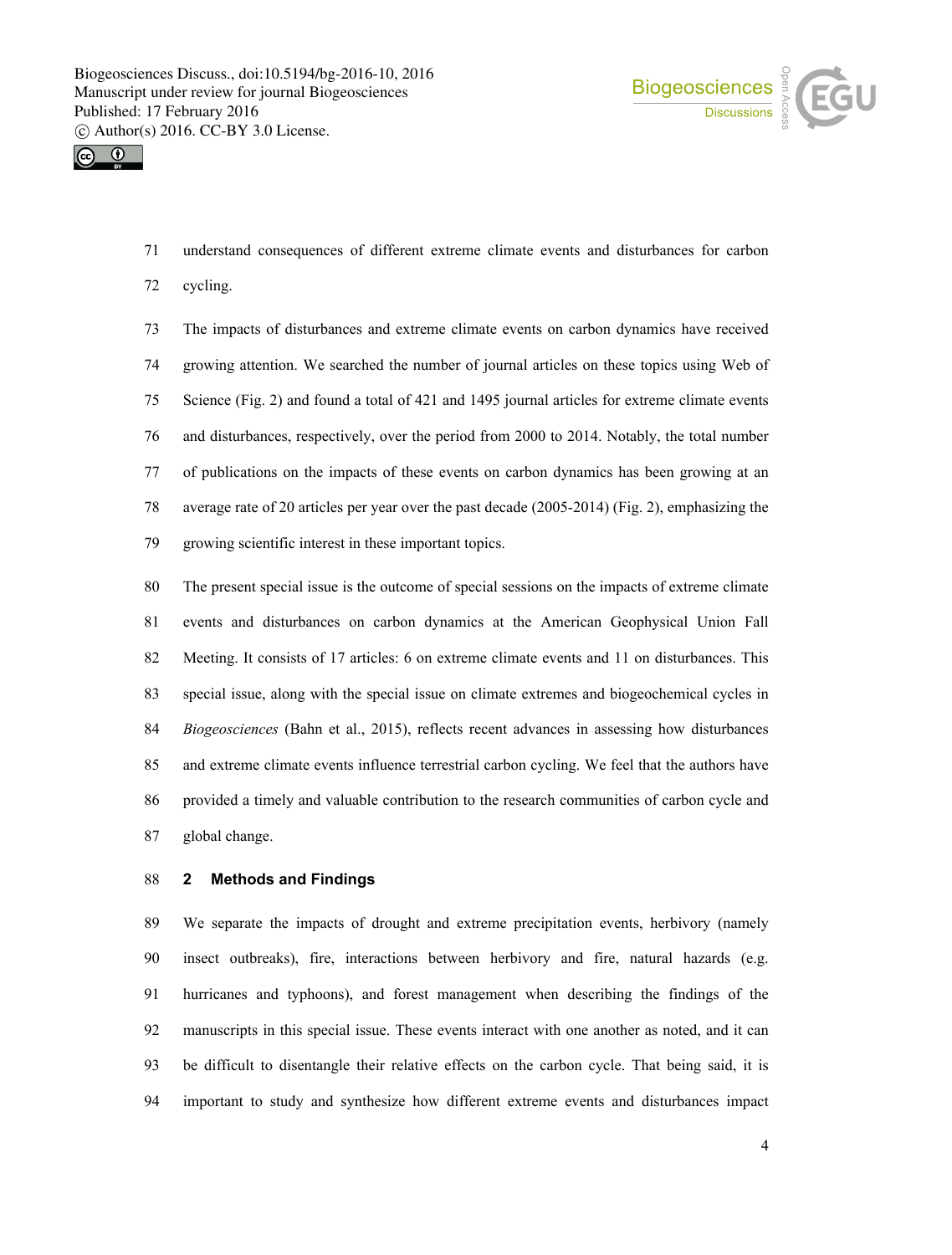



- carbon cycling in our quest to understand every aspect of of the carbon cycle (Baldocchi,
- 2008).
- *Drought and extreme precipitation events*

 Piayda et al. (2014) quantified the impacts of the extreme drought event in 2012 on carbon and water cycling in a Mediterranean woodland. The drought reduced overstory GPP by 28% and carbon sink strength by 38% compared to 2011. Results indicated that successful simulation of drought effects on the montado ecosystem requires the incorporation of variable apparent maximum carboxylation rate, stomatal conductance, and vapor pressure deficit sensitivity into photosynthesis-stomatal conductance modeling.

 The simulations of a process-based ecosystem model showed that drought from 2000 to 2011 led to significant reduction in both GPP and NEP of China's terrestrial ecosystems at regional to national scales (Liu et al., 2014). Relative to the long-term mean, the nationwide annual 107 NEP in 2001, 2006, 2009, and 2011 decreased by *ca*. 63, 88, 170, and 61 Tg C yr<sup>-1</sup>, respectively, due to droughts (Liu et al., 2014) due largely to reductions in GPP (Ciais et al., 2005; Schwalm et al., 2010; Xiao et al., 2009).

 The opposite of drought – extreme precipitation events - have received less attention in carbon cycle studies. Jiang et al. (2013) conducted a field experiment in three subtropical forests to study the responses of soil respiration to drought and extreme precipitation and found that altered precipitation strongly influenced soil respiration not only by controlling soil moisture but also by modifying moisture and temperature sensitivity of soil respiration. Their results indicate that soil respiration of these subtropical forests would decrease if soil moisture continues to decrease in the future; higher precipitation in the wet season could have a limited effect on the response of soil respiration to rising temperatures (Jiang et al., 2013).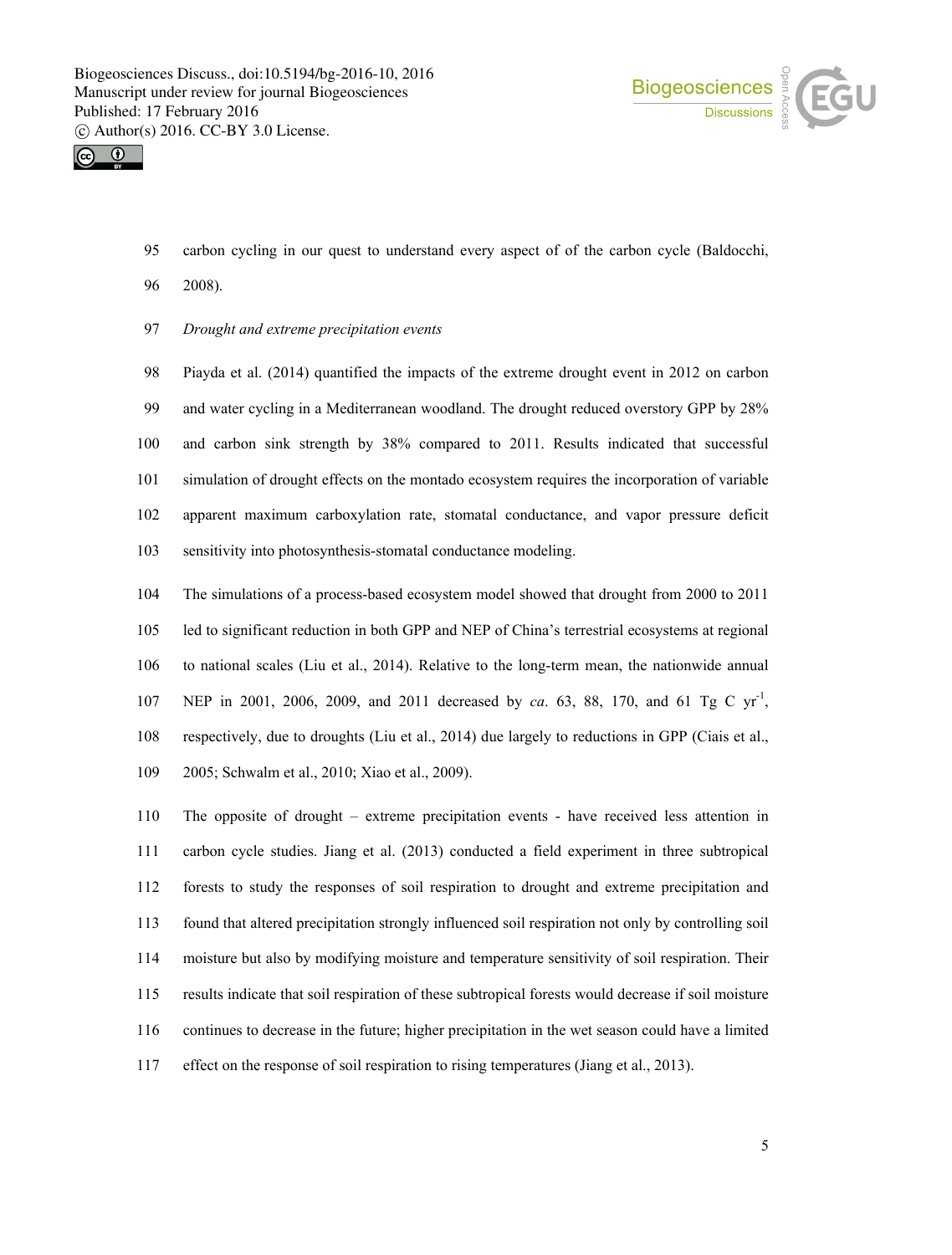



 Zeppel, Wilks, and Lewis (2014) reviewed studies of extreme precipitation and seasonal changes in precipitation on carbon metabolism in grassland and forested ecosystems. They found that on average xeric biomes are likely to respond positively to extreme precipitation, but mesic biomes are likely to respond negatively, and that changes in precipitation during the growing season are likely to have a greater impact on carbon cycle dynamics than precipitation during the non-growing season (Zeppel et al., 2014). These studies indicated that the direction and magnitude of the impacts of extreme precipitation events on carbon fluxes depend on the season (wet versus dry) and biome type (xeric versus mesic).

#### *Extreme temperature events*

 Extreme temperature events have been a feature of recent climate change, especially at high latitudes (IPCC, 2013). Previous studies showed that extreme temperature events often reduce GPP and NEP of terrestrial ecosystems (Ciais et al., 2005; Qu et al., 2016). The effects of extreme temperature on the carbon dynamics of aquatic ecosystems, however, have received 131 little attention. Pokrovsky et al. (2013) studied the impacts of the  $5 - 15$  °C summer warming event of 2012 on the carbon dynamics of thermokarst lakes in western Siberia. Dissolved organic carbon concentrations increased by a factor of two as a result of the warming event despite limited changes in conductivity and pH, and the concentration of dissolved methane increased by nearly fivefold (Pokrovsky et al., 2013). These results demonstrate a substantial increase in the methane emission capacity from lakes as a result of summertime warming in areas of permafrost thaw.

 De Simon et al. (2013) examined the effects of manipulated warmer or cooler late winter/early spring conditions on the carbon budget and yield of soybean crops. Their results demonstrate that extreme temperature events in late winter did not result in significant changes in the net carbon balance, indicating that increasing heat and cold waves might have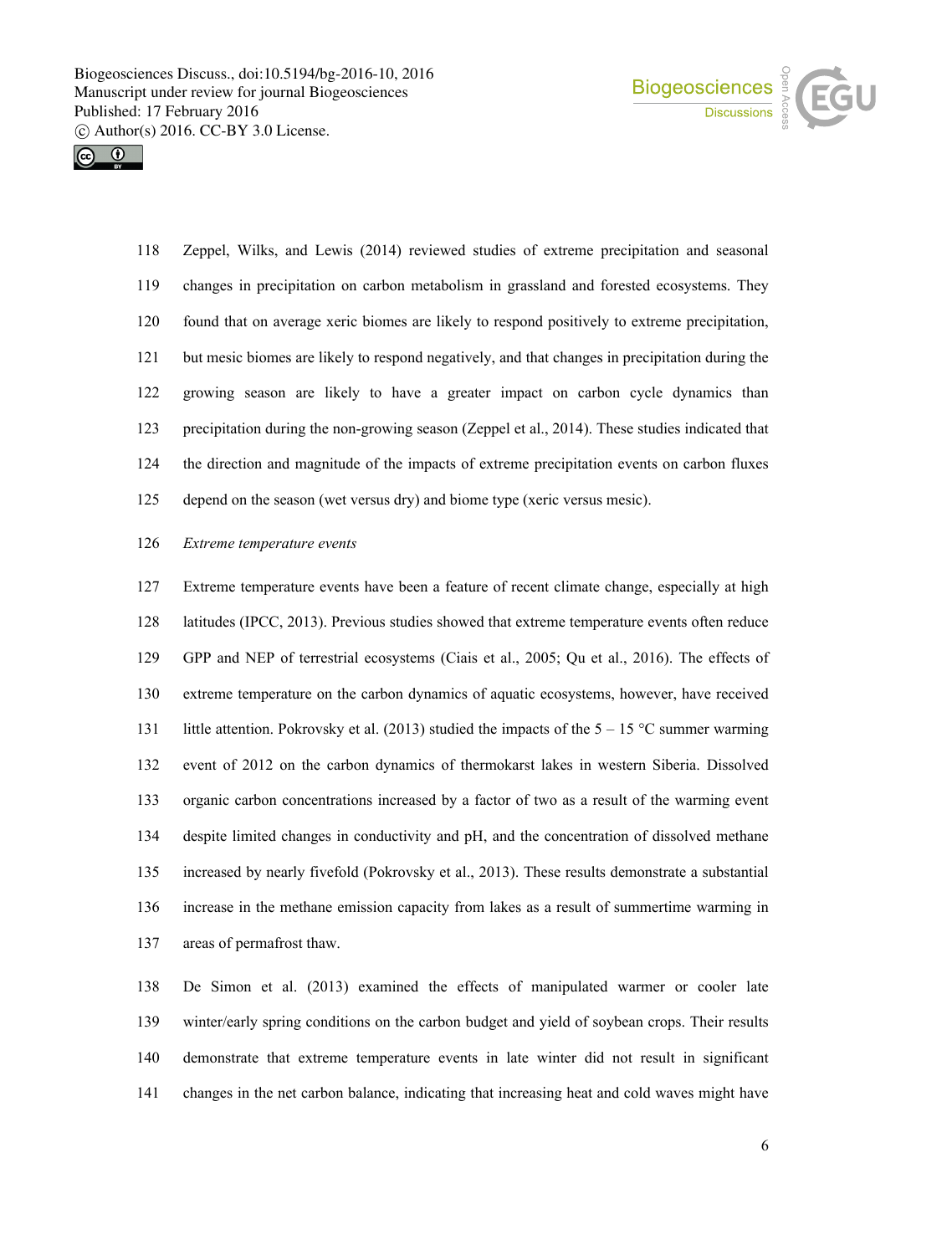



 smaller effects on the overall annual carbon balance of irrigated croplands than expected (De Simon et al., 2013). Combined, these studies indicate that the effects of extreme temperature events on ecosystem carbon dynamics depend on the timing and magnitude of these events. Extreme temperature events occurred in the growing season could substantially alter carbon fluxes, while those events occurred during the remainder of the year had smaller effects than expected.

*Insect outbreaks*

 The coniferous forests of western North America have experienced an unprecedented herbivore outbreak over millions of hectares over the past decades (Hicke et al., 2012; Raffa et al., 2008), part of the global tree die-off due to the combined effects of elevated temperatures, drought, and associated herbivory (Allen et al., 2010). Measurements of the impacts of this disturbance at the site scale find minimal ecosystem carbon loss or even net uptake shortly after eruptive herbivory (Brown et al., 2010), which contrasts regional estimates of substantial carbon losses to the atmosphere (Kurz et al., 2008). Mathys et al. (2013) in this issue used the eddy covariance technique to study carbon dioxide flux after a mountain pine beetle (*Dendroctonus ponderosae*, Hopkins) attack over a two-year period and compared these to an adjacent clearcut. They found that the mountain pine beetle-damaged 159 forest was a carbon sink of *ca*. 50 g C  $m<sup>2</sup>$  year<sup>-1</sup> two years after attack and suggested that benefit of herbivory to undamaged trees needs to be accounted for when considering ecosystem-scale carbon cycle consequences of herbivory (Mathys et al., 2013). These observations suggest that the impacts of herbivore outbreak depend on the type of herbivore (e.g. foliavores *versus* phloem-feeders) and the intensity of disturbance.

*Fire*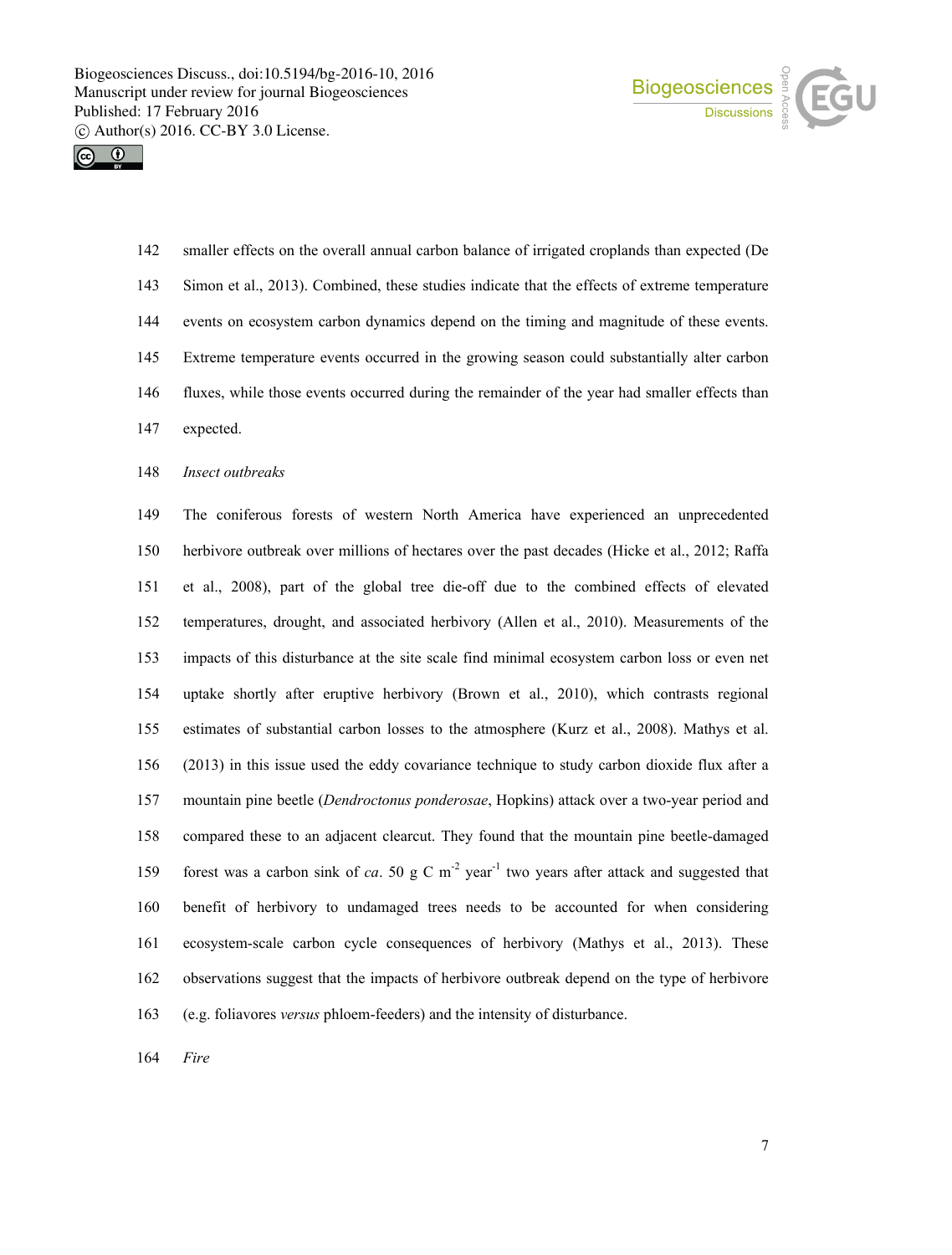



 Fire causes direct and immediate carbon emissions into the atmosphere from biomass burning (the direct effect), and subsequent changes in NEP and carbon exchange between the land and the atmosphere (the indirect effect). Li et al. (2014) in this special issue provided a quantitative assessment of the direct and indirect impacts of fire on the net carbon balance of global terrestrial ecosystems during the 20th century. Their results show that fire decreased 170 the net carbon gain of global terrestrial ecosystems by 1.0 Pg C yr<sup>−1</sup> averaged across the 20th 171 century, as a result of the fire direct effect (1.9 Pg C yr<sup>−1</sup>) partly offset by the indirect effect 172 (−0.9 Pg C yr<sup>−1</sup>). The effect of fire on the net carbon balance significantly declined until 1970 173 with a trend of 8 Tg C  $yr^{-1}$  due to an increasing indirect effect, and increased subsequently 174 with a trend of 18 Tg C yr<sup>−1</sup> due to an increasing direct effect (Li et al., 2014). These results help constrain the global-scale dynamics of fire and the terrestrial carbon cycle.

### *Insect outbreaks* versus *fire*

 At the regional scale, Caldwell et al. (2013) simulated and evaluated the long-term impacts of the two characteristic disturbances in the Southern Rocky Mountains forests (i.e., the outbreak of mountain pine beetle and high-severity wildfire) on potential changes in species composition and carbon stocks. Wildfire caused larger changes in both patterns of succession and distribution of carbon among biomass pools than did mountain pine beetle disturbance; carbon in standing-live biomass returned to pre-disturbance levels after 50 vs. 40 years following wildfire and mountain pine beetle disturbances, respectively (Caldwell et al., 2013).

 Clark et al. (2014) used the eddy covariance technique to study the impacts of fire and gypsy moth (*Lymantria dispar* L.) disturbance in oak-dominated, pine-dominated, and mixed forests in eastern North America. The NEE, GPP, and water use efficiency were of greater magnitude in the oak-dominated forest before disturbance during summer. Water use efficiency declined by 60% at the oak-dominated stand and by nearly 50% at the mixed stand after gypsy moth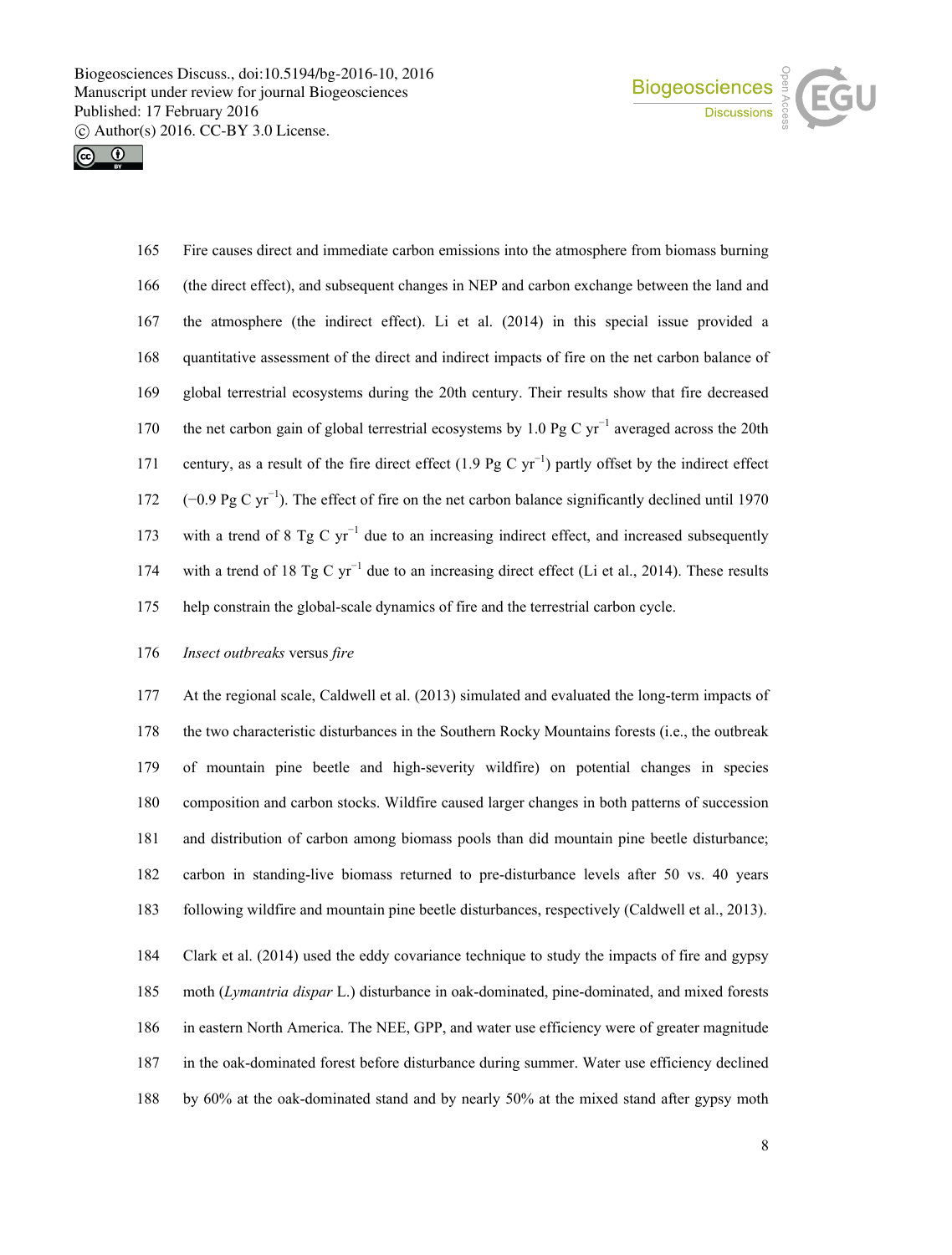



 disturbance, but prescribed fire had little impact on water use efficiency in the mixed or pine stands (Clark et al., 2014). These results demonstrate the importance of forest type, disturbance type, and time since disturbance on coupled carbon and water cycle functioning in temperate forests.

*Hurricanes and typhoons*

 Hurricane events in the U.S. have significant effects on regional carbon dynamics (Dahal et al., 2014). Typhoons are natural disturbances to subtropical mangrove forests in Asia, and their effects on ecosystem carbon dynamics of mangroves are not well understood. Chen et al. (2014) examined the short-term effects of frequent strong typhoons on defoliation and the NEE of subtropical mangroves. The responses of daily NEE following typhoons were highly variable in mangrove ecosystems (Chen et al., 2014), demonstrating that the characteristics of the typhoon and antecedent ecosystem conditions are important for understanding hurricane impacts on carbon stocks and fluxes. Severe hurricane and typhoons that destroy a large number of trees could have significant effects on regional carbon cycling, while those that lead merely to defoliation likely had transient effects on annual ecosystem carbon exchange.

*Forest management*

 Accurate quantification of the effects of partial cutting or clearcutting is essential for a better understanding of forest carbon dynamics and for informing forest management. Zhou et al. (2013a) conducted a meta-analysis on the impacts of partial cutting on forest carbon stocks by collecting data on cutting intensity, forest structure, and carbon stock components. The results showed that partial cutting reduced aboveground carbon by 43% and increased understory carbon storage by nearly 400% on average, but did not have significant effects on forest floor or mineral soil carbon stocks (Zhou et al., 2013a). This effort provides a new perspective on the impacts of forest harvesting as it covers the spectrum of harvest disturbances from partial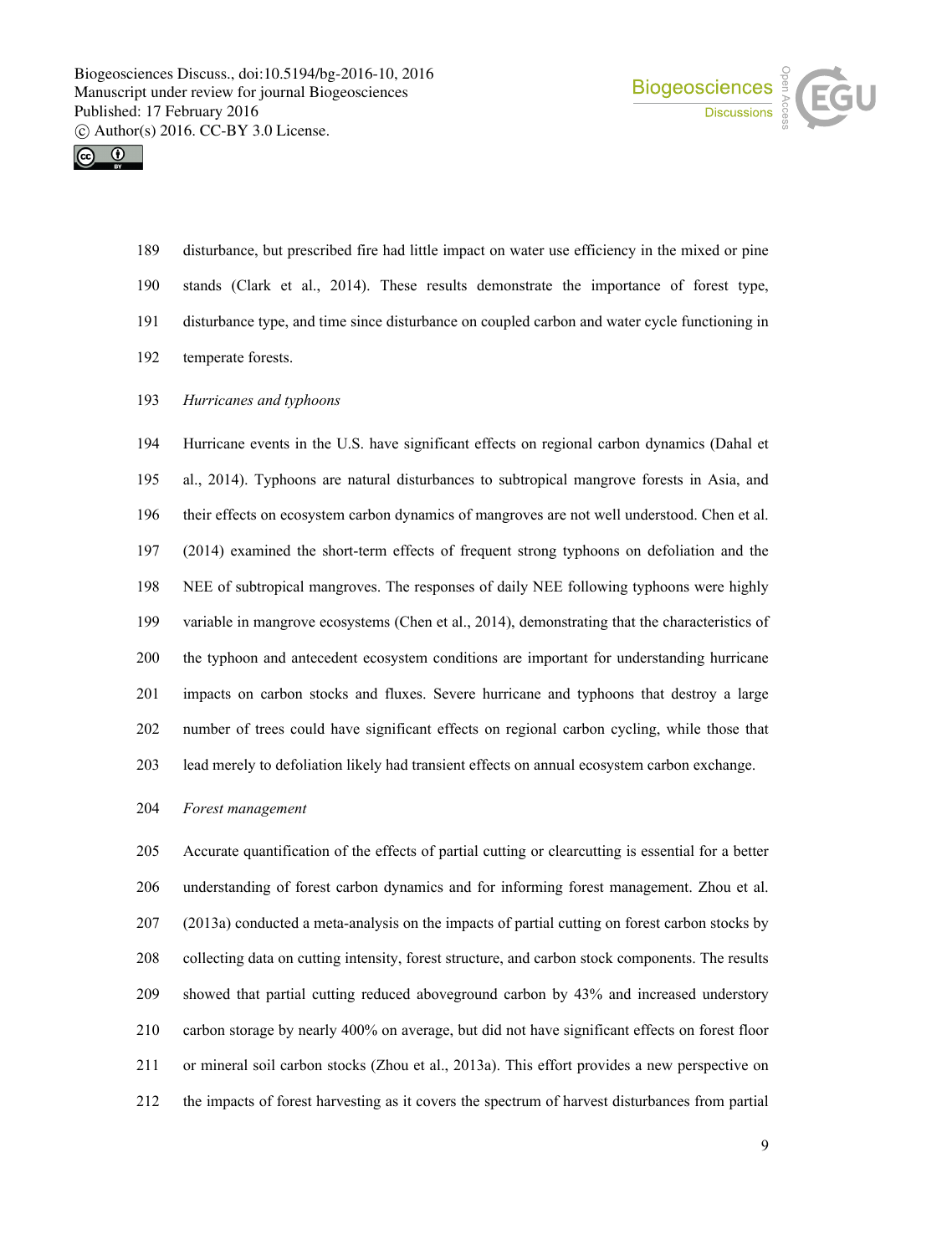



 cutting to clearcut and goes beyond previous reviews that mostly concentrated on the impacts of clearcutting (Johnson and Curtis, 2001; Nave et al., 2010). The impacts of partial cutting can be significant; for example, partial cutting (i.e., cutting events with aboveground biomass removal rate < 90%) accounted for about three quarters of the total C loss from timber harvesting in the eastern United States from 2002 to 2010 (Zhou et al., 2013b).

 Wang et al. (2014) used a process-based forest ecosystem model, PnET-CN, to evaluate how clearcutting alters ecosystem carbon fluxes, biomass, and leaf area index in northern temperate forests. They found that harvest disturbance in northern temperate forests had significant effects on forest carbon fluxes and stocks, and evergreen needleleaf forests were more vulnerable to stand-replacing harvests than deciduous broadleaf forests (Wang et al., 2014).

### *Time since disturbance*

 The time since disturbance is an important controlling factor of carbon dynamics. Berryman et al. (2013) tested the impacts of experimental pinyon pine (*Pinus edulis* Englem.) mortality on microbial respiration. They found that litter respiration responded to water availability at both treatment and control sites, and that soil respiration decreased near the site with experimental mortality. These results demonstrate ecosystem-level consequences of tree mortality that differs as a function of water availability (Berryman et al., 2013).

 Yue et al. (2013) compared observations from post-fire vegetation trajectories in the boreal forest with simulations from the process-based ORCHIDEE vegetation model and found that 233 the increase in atmospheric CO<sub>2</sub> concentrations in addition to vegetation recovery were jointly responsible for current carbon sink conditions. Their results highlight the importance of understanding how global change and disturbance events interact to determine current – and likely future – carbon cycle dynamics (Yue et al., 2013). These two studies demonstrate that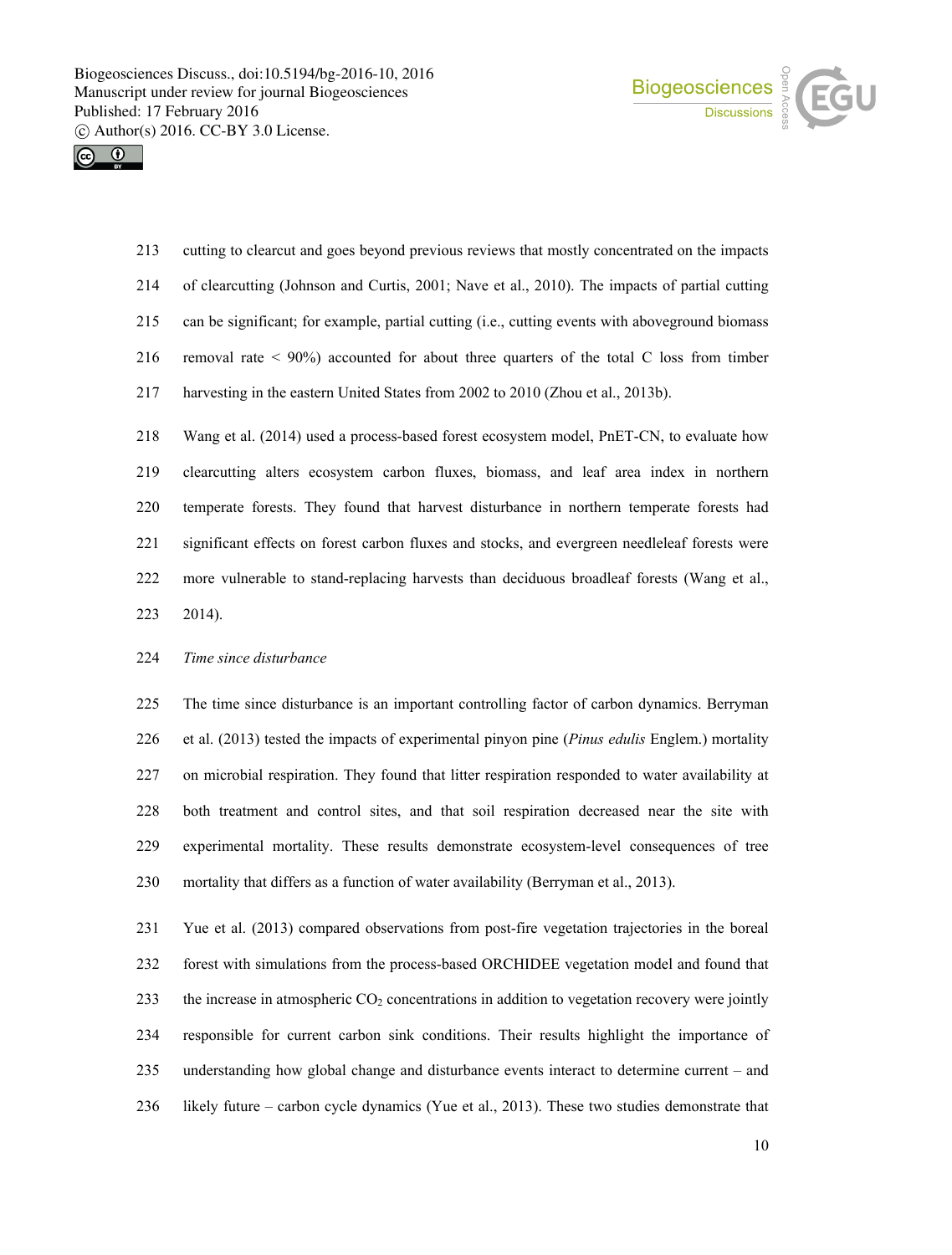



 the legacy of disturbance and environmental factors jointly control the carbon dynamics following disturbance.

 Modeling approaches have been widely used to simulate ecosystem carbon dynamics following disturbance. Wang et al. (2014) in this special issue simulated the dynamics of carbon fluxes and stocks following harvest. The simulated NEP and aboveground carbon stock after clear-cuts generally followed the hypothesized trajectories (Chapin, 2011; Odum, 1969) while the decline in NEP was due to relatively stable GPP and gradually increasing ecosystem respiration (ER). Evergreen needleleaf forests recovered more slowly from a net carbon source to a net sink, and lost more carbon than deciduous broadleaf forests.

 Disturbance-induced tree mortality regulates the forest carbon balance, but tree mortality and its carbon consequences are not well represented in ecosystem models (Bond-Lamberty et al., 2015). Bond-Lamberty et al. (2015) tested whether three ecosystem models – the classic big- leaf model Biome-BGC and the gap-oriented models ZELIG and ED - could reproduce the resilience of forest ecosystems to moderate disturbances. The models replicated observed declines in aboveground biomass well but could not fully capture observed post-disturbance carbon fluxes. These two studies indicate that ecosystem models are yet unable to correctly simulate the effects of disturbances, and future modeling studies of disturbance effects should incorporate forest population dynamics (e.g., regeneration and mortality) and relationships between age-related model parameters and state variables (e.g., leaf area index).

 Lack of critical geospatial data layers on disturbances and associated impacts on ecosystems has been identified as one of the main challenges in quantifying carbon dynamics over large areas (Liu et al., 2011). Recently, a continental-scale forest stand age map was developed for North America using forest inventory data, large fire polygons, and remotely sensed data, providing a new source information that can benefit quantification of the carbon sources and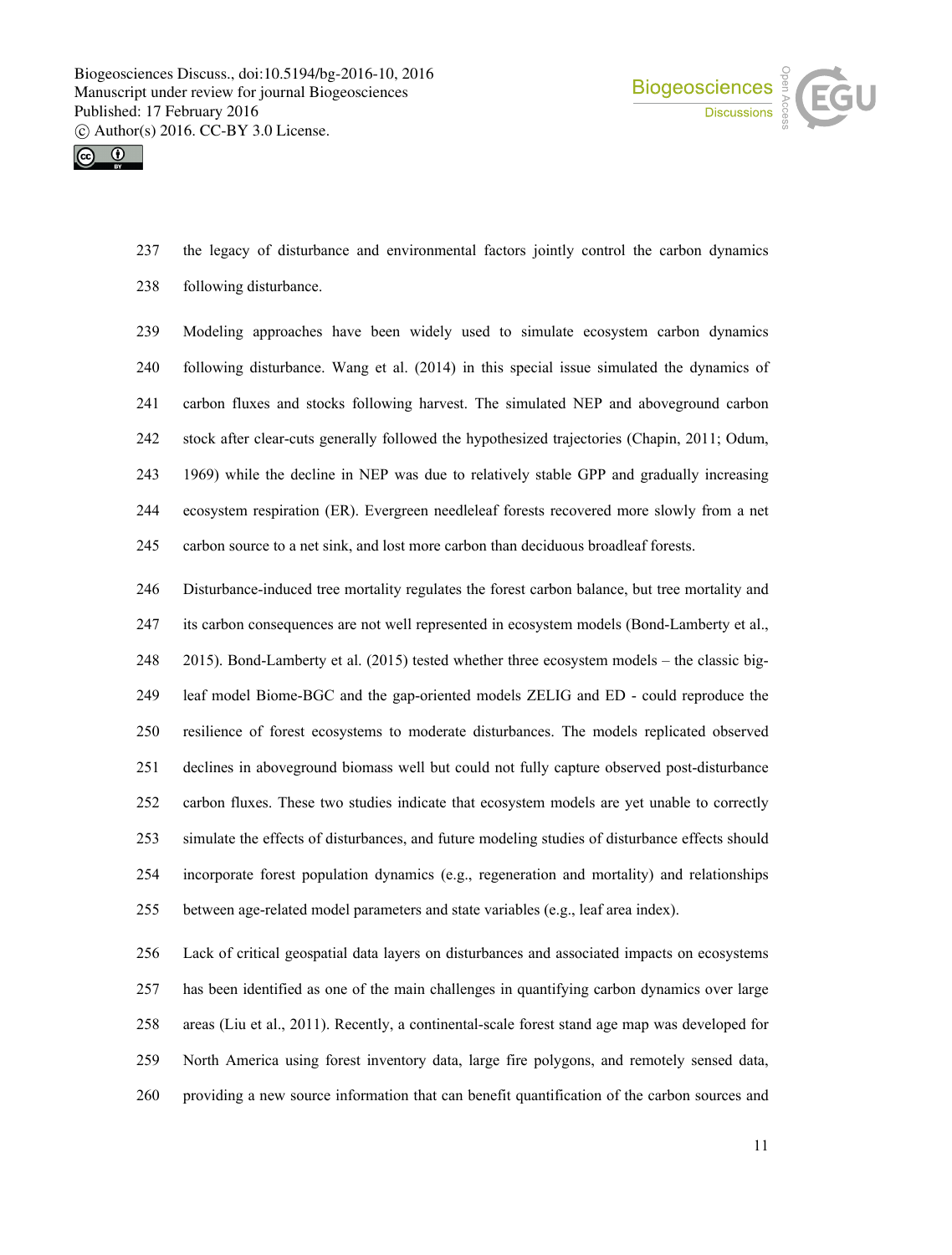



 sinks across the continent and contribute to studies of disturbance (Pan et al., 2011). Deng et al. (2013) in this special issue used these continental stand age maps as an additional 263 constraint to atmospheric  $CO<sub>2</sub>$  inversions. They found that regions with recently disturbed or old forests are often nudged towards carbon sources while regions with middle-aged productive forests are shifted towards sinks, conforming stand age effects observed from many eddy covariance flux towers (Deng et al., 2013). These results were generally consistent with the synthesis results from eddy covariance flux data across North America (Amiro et al., 2010) but they were inconsistent with some other studies showing that old-growth forests were still carbon sinks (Desai et al., 2005; Luyssaert et al., 2008). At the sub-continental level, their inverted carbon fluxes agreed well with continuous estimates of net ecosystem carbon exchange (NEE) upscaled from eddy covariance flux data (Xiao et al., 2008; 2011). Recent development in characterizing the timing, location, type, and magnitude of disturbances (Huang et al., 2010; Kennedy et al., 2010; Masek et al., 2013; Zhu and Woodcock, 2014) will likely help advance diagnosis and monitoring of carbon dynamics over large areas.

### **3 Conclusions**

 The contributions of this special issue reflect some of the most recent advances in the impacts of disturbances and extreme climate events on carbon dynamics. These studies address the impacts of different types of extreme events including forest management, hurricanes and typhoons, drought, extreme precipitation events, extreme temperature events, insect outbreaks, and fire as well as ecosystem recovery since disturbance. The direction and magnitude of the effects of these events on ecosystem carbon fluxes depend on the nature of the events (type, duration, and intensity), the timing of the events (e.g., wet versus dry season, summer versus winter), and the biome type (e.g., xeric versus mesic). These events typically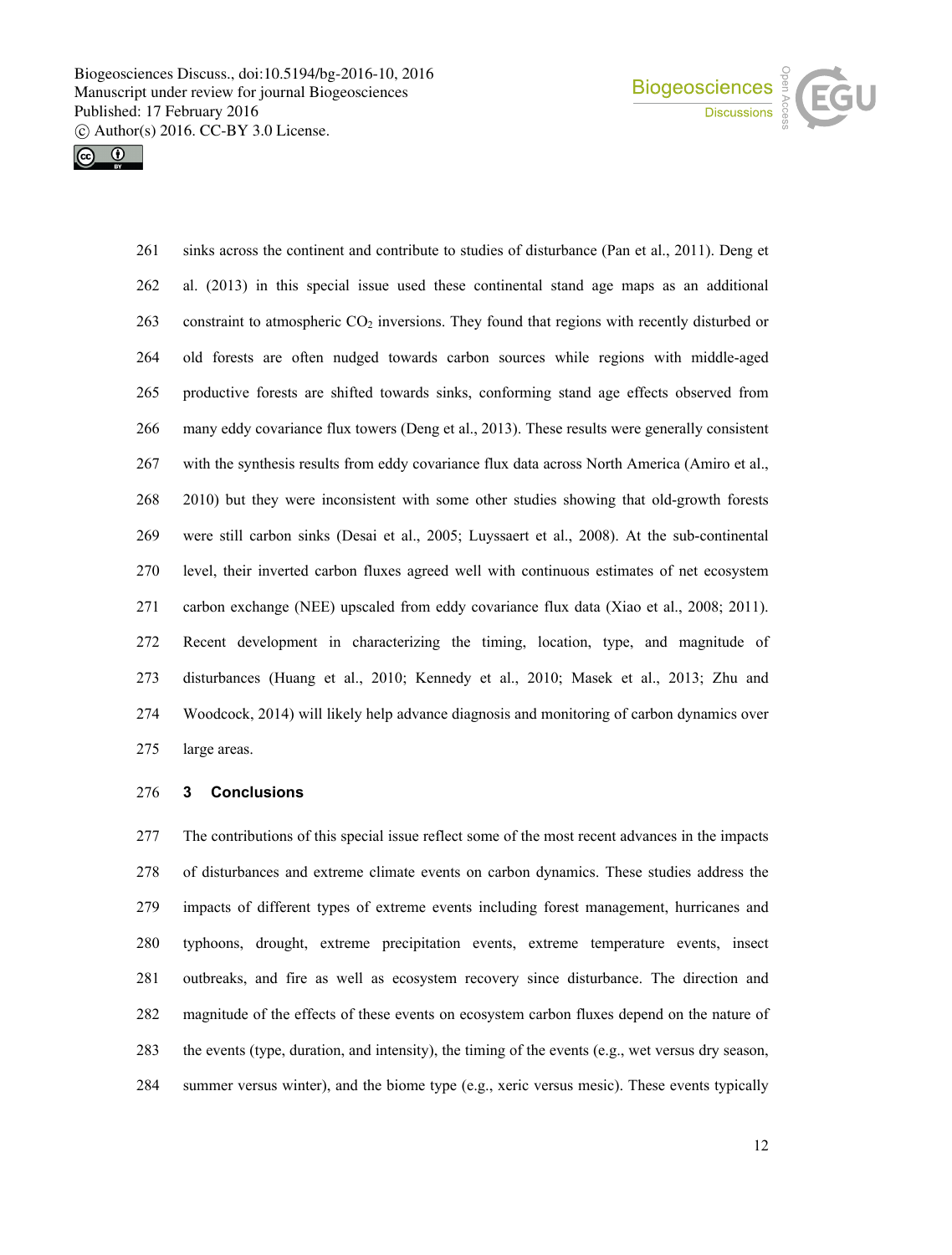



 have negative effects on net carbon uptake while some events such as extreme precipitation events may also have positive effects on net carbon uptake depending on antecedent conditions and the nature of the extreme event.

 Importantly, studies in this special issue collectively indicate several major research needs. First, disturbances and extreme events can interact with one another, and it is important to disentangle their relative effects on the carbon cycle. Second, the lack of data layers on major disturbances is still one of the main challenges that hinder the improvement of quantifying carbon dynamics over large areas, and benchmark data layers characterizing the timing, location, type, and magnitude of disturbances must be systematically created. Third, current ecosystem models are not skillful enough to correctly simulate the impacts of disturbances such as disturbance-induced tree mortality and its carbon consequences, and therefore ecosystem models must be improved to correctly represent the underlying processes and impacts. Ongoing research in these areas will continue to improve our emerging understanding of the impacts of extreme events on carbon cycling.

## **Acknowledgements**

 We would like to thank all of the scientists who contributed to this special issue. JX acknowledges support from the National Science Foundation (NSF) through the Emerging Frontiers Macrosystems Biology Program (award numbers 1065777) and the National Aeronautics and Space Administration (NASA) through the Carbon Cycle Science Program (award number NNX14AJ18G) and the Terrestrial Ecology Program (award number NNX12AK56G). PCS acknowledges the support of NSF Macrosystems Biology Program (award number 1241810), the NSF Division of Environmental Biology (award number 1552976) and the Alexander von Humboldt-Foundation. SL acknowledges the support from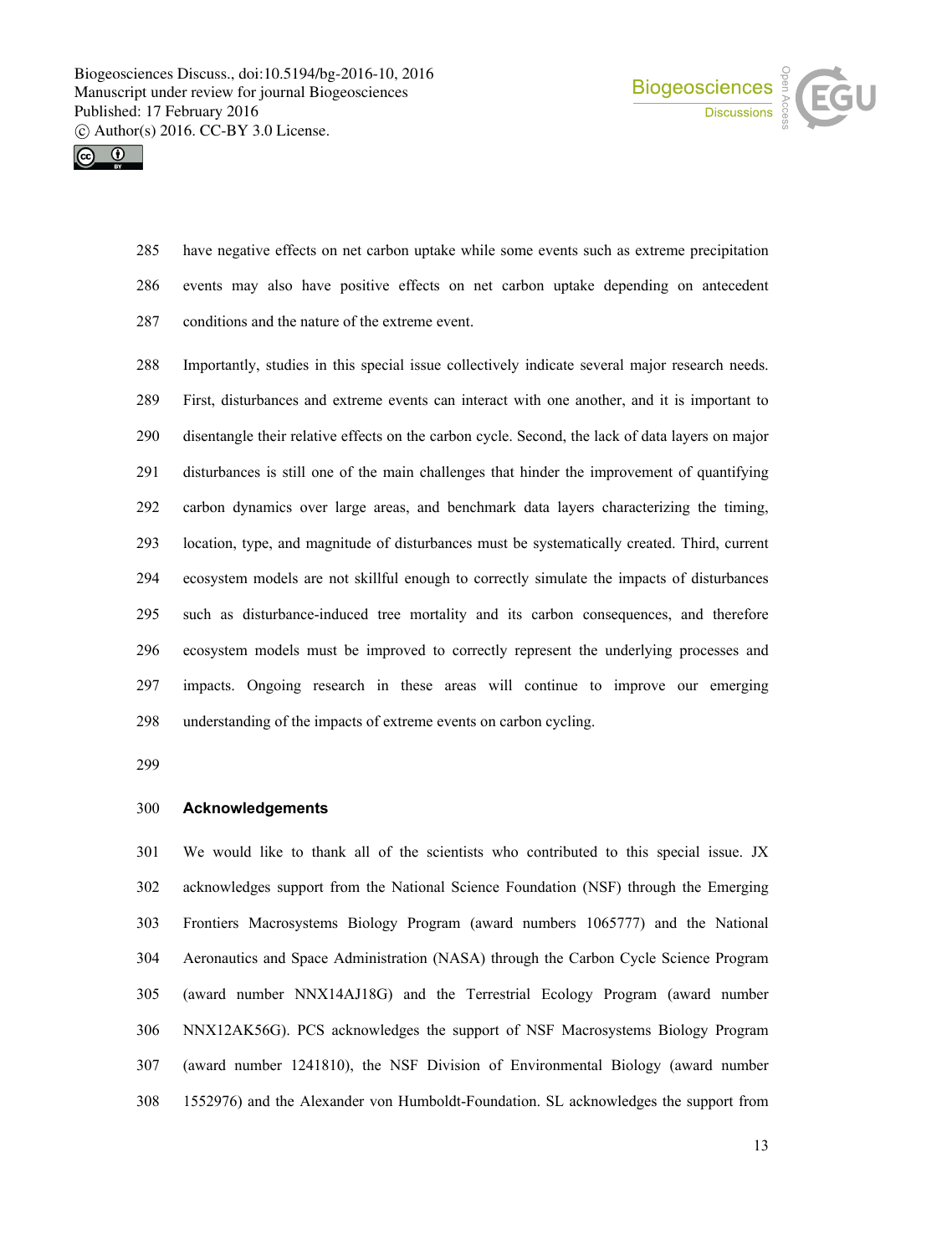



- 309 the U.S. Geological Survey Land Change Science Program. Any use of trade, firm, or product
- 310 names is for descriptive purposes only and does not imply endorsement by the U.S.
- 311 Government.
- 312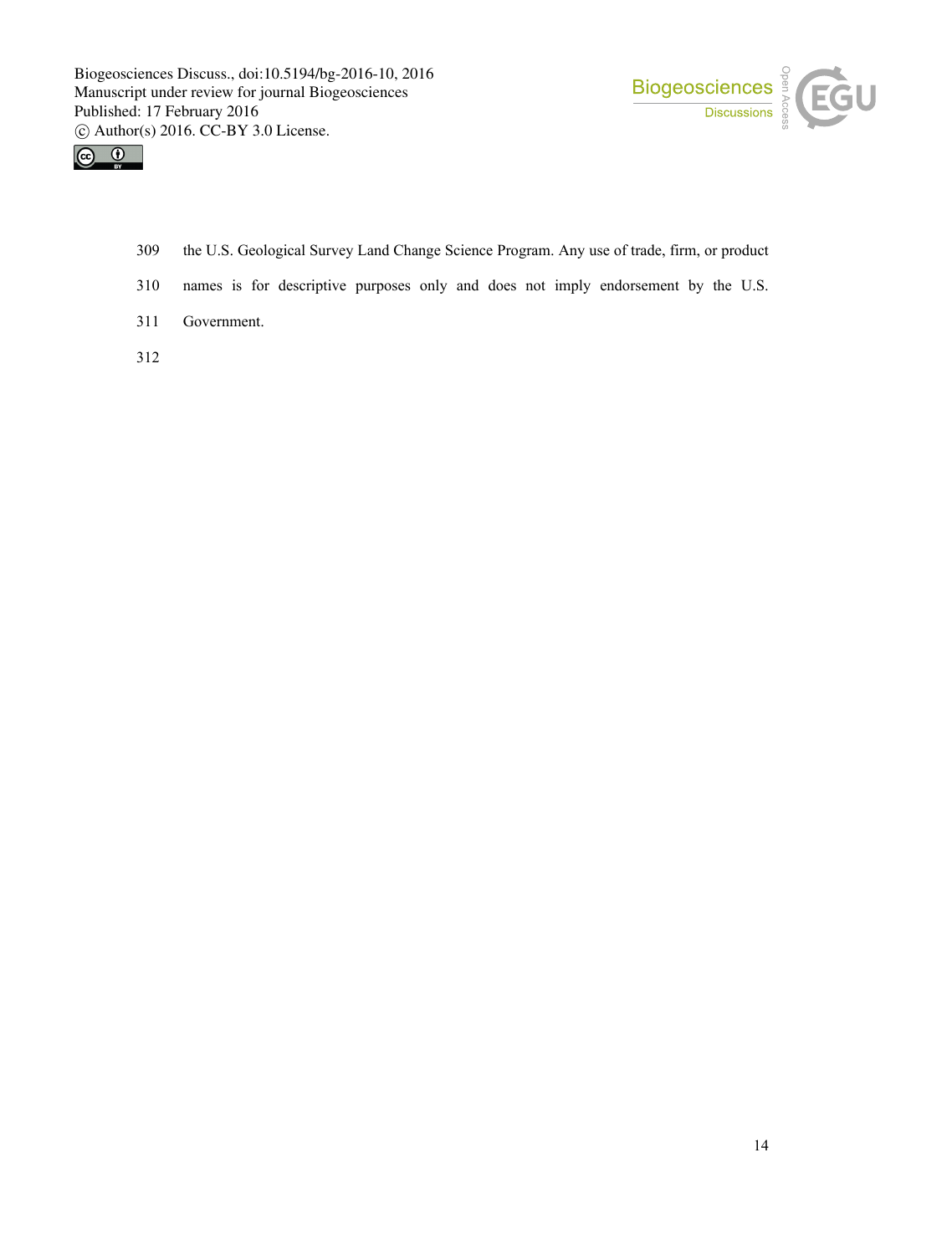



# **References:**

- Allen, C. D., Macalady, A. K., Chenchouni, H., Bachelet, D., McDowell, N., Vennetier, M.,
- Kitzberger, T., Rigling, A., Breshears, D. D., Hogg, E. H., Gonzalez, P., Fensham, R., Zhang,
- Z., Castro, J., Demidova, N., Lim, J. H., Allard, G., Running, S. W., Semerci, A., and Cobb,
- N.: A global overview of drought and heat-induced tree mortality reveals emerging climate change risks for forests, For. Ecol. Manage., 259, 660-684, 10.1016/j.foreco.2009.09.001, 2010.
- Amiro, B. D., Barr, A. G., Barr, J. G., Black, T. A., Bracho, R., Brown, M., Chen, J., Clark, K. L., Davis, K. J., Desai, A. R., Dore, S., Engel, V., Fuentes, J. D., Goldstein, A. H., Goulden, M. L., Kolb, T. E., Lavigne, M. B., Law, B. E., Margolis, H. A., Martin, T., McCaughey, J. H., Misson, L., Montes-Helu, M., Noormets, A., Randerson, J. T., Starr, G., and Xiao, J.: Ecosystem carbon dioxide fluxes after disturbance in forests of North America, J. Geophys. Res., 115, 10.1029/2010jg001390, 2010.
- Bahn, M., Reichstein, M., Guan, K., Moreno, J. M., and Williams, C.: Preface: Climate 327 extremes and biogeochemical cycles in the terrestrial biosphere: impacts and feedbacks across scales, Biogeosciences, 12, 4827-4830, 10.5194/bg-12-4827-2015, 2015. scales, Biogeosciences, 12, 4827-4830, 10.5194/bg-12-4827-2015, 2015.
- Baldocchi, D.: Breathing of the terrestrial biosphere: lessons learned from a global network of carbon dioxide flux measurement systems, Aust. J. Bot., 56, 1-26, 10.1071/bt07151, 2008.
- Barbeta, A., Ogaya, R., and Penuelas, J.: Dampening effects of long-term experimental drought on growth and mortality rates of a Holm oak forest, Glob. Change Biol., 19, 3133- 3144, 10.1111/gcb.12269, 2013.
- Berryman, E., Marshall, J. D., Rahn, T., Litvak, M., and Butnor, J.: Decreased carbon limitation of litter respiration in a mortality-affected pinon-juniper woodland, Biogeosciences, 10, 1625-1634, 10.5194/bg-10-1625-2013, 2013.
- Bond-Lamberty, B., Fisk, J. P., Holm, J. A., Bailey, V., Bohrer, G., and Gough, C. M.: Moderate forest disturbance as a stringent test for gap and big-leaf models, Biogeosciences, 12, 513-526, 10.5194/bg-12-513-2015, 2015.
- Bowman, D., Balch, J. K., Artaxo, P., Bond, W. J., Carlson, J. M., Cochrane, M. A., D'Antonio, C. M., DeFries, R. S., Doyle, J. C., Harrison, S. P., Johnston, F. H., Keeley, J. E., Krawchuk, M. A., Kull, C. A., Marston, J. B., Moritz, M. A., Prentice, I. C., Roos, C. I., Scott, A. C., Swetnam, T. W., van der Werf, G. R., and Pyne, S. J.: Fire in the Earth System, Science, 324, 481-484, 10.1126/science.1163886, 2009.
- Brown, M., Black, T. A., Nesic, Z., Foord, V. N., Spittlehouse, D. L., Fredeen, A. L., Grant, N. J., Burton, P. J., and Trofymow, J. A.: Impact of mountain pine beetle on the net ecosystem production of lodgepole pine stands in British Columbia, Agric. For. Meteorol., 150, 254-264, 10.1016/j.agrformet.2009.11.008, 2010.
- Caldwell, M. K., Hawbaker, T. J., Briggs, J. S., Cigan, P. W., and Stitt, S.: Simulated impacts of mountain pine beetle and wildfire disturbances on forest vegetation composition and carbon stocks in the Southern Rocky Mountains, Biogeosciences, 10, 8203-8222, 10.5194/bg-10-8203-2013, 2013.
- Chambers, J. Q., Fisher, J. I., Zeng, H. C., Chapman, E. L., Baker, D. B., and Hurtt, G. C.:
- Hurricane Katrina's carbon footprint on U. S. Gulf Coast forests, Science, 318, 1107-1107, 10.1126/science.1148913, 2007.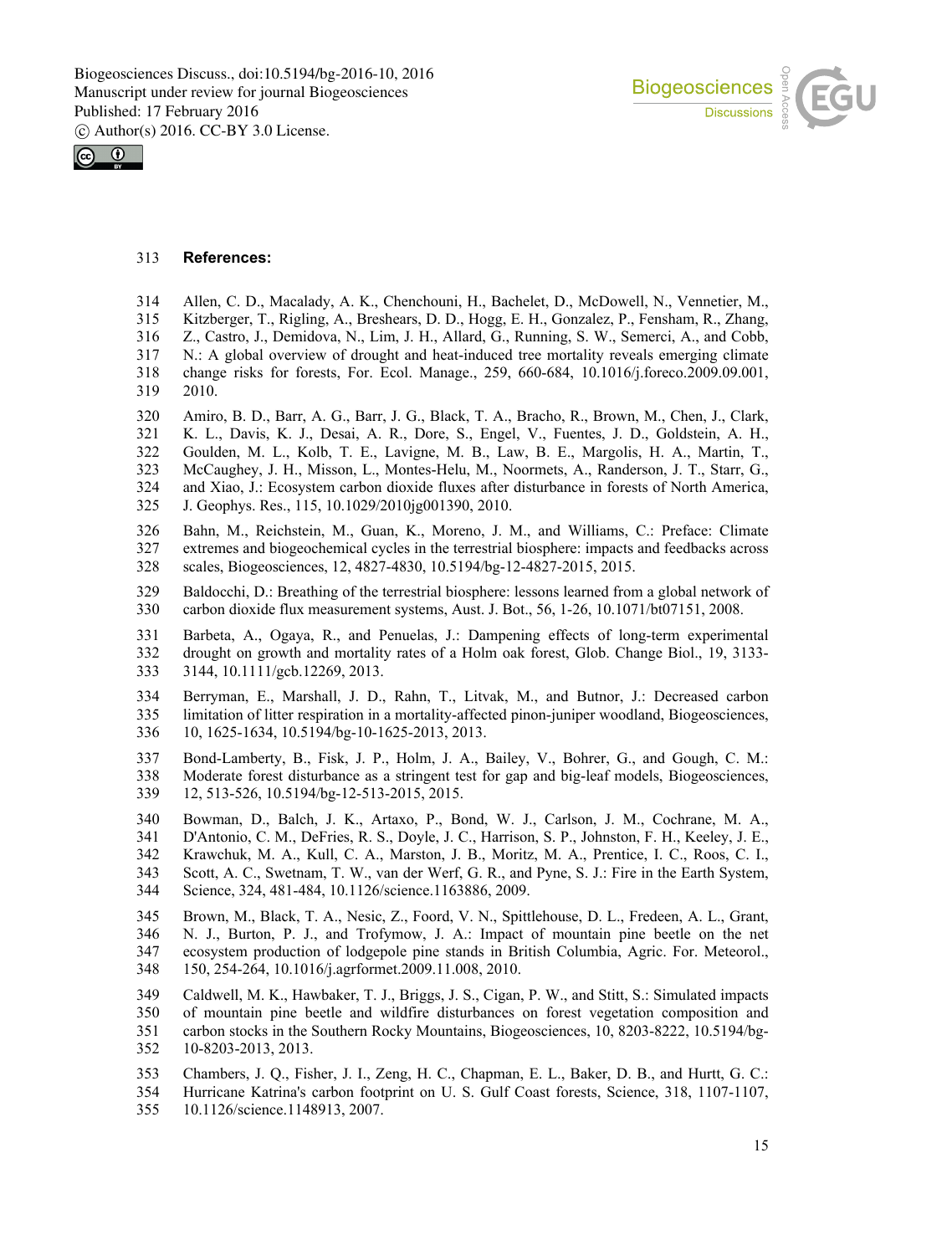



 Chapin, F. S., Matson, P.A., Vitousek, P.M.: Principles of Terrestrial Ecosystem Ecology, Springer, New York, 2011.

- Chen, H., Lu, W., Yan, G., Yang, S., and Lin, G.: Typhoons exert significant but differential impacts on net ecosystem carbon exchange of subtropical mangrove forests in China, Biogeosciences, 11, 5323-5333, 10.5194/bg-11-5323-2014, 2014.
- Ciais, P., Reichstein, M., Viovy, N., Granier, A., Ogee, J., Allard, V., Aubinet, M., Buchmann, N., Bernhofer, C., Carrara, A., Chevallier, F., De Noblet, N., Friend, A. D., Friedlingstein, P., Grunwald, T., Heinesch, B., Keronen, P., Knohl, A., Krinner, G., Loustau, D., Manca, G., Matteucci, G., Miglietta, F., Ourcival, J. M., Papale, D., Pilegaard, K., Rambal, S., Seufert, G., Soussana, J. F., Sanz, M. J., Schulze, E. D., Vesala, T., and Valentini, R.: Europe-wide reduction in primary productivity caused by the heat and drought in 2003, Nature, 437, 529-533, 10.1038/nature03972, 2005.
- Clark, K. L., Skowronski, N. S., Gallagher, M. R., Renninger, H., and Schafer, K. V. R.: Contrasting effects of invasive insects and fire on ecosystem water use efficiency, Biogeosciences, 11, 6509-6523, 10.5194/bg-11-6509-2014, 2014.
- 371 Dahal, D., Liu, S. G., and Oeding, J.: The Carbon Cycle and Hurricanes in the United States<br>372 between 1900 and 2011, Scientific Reports, 4, 10.1038/srep05197, 2014. between 1900 and 2011, Scientific Reports, 4, 10.1038/srep05197, 2014.
- De Simon, G., Alberti, G., Delle Vedove, G., Peressotti, A., Zaldei, A., and Miglietta, F.: Short-term cropland responses to temperature extreme events during late winter, Biogeosciences, 10, 5545-5553, 10.5194/bg-10-5545-2013, 2013.
- Deng, F., Chen, J. M., Pan, Y., Peters, W., Birdsey, R., McCullough, K., and Xiao, J.: The use of forest stand age information in an atmospheric  $CO<sub>2</sub>$  inversion applied to North America, Biogeosciences, 10, 5335-5348, 10.5194/bg-10-5335-2013, 2013.
- Desai, A. R., Bolstad, P. V., Cook, B. D., Davis, K. J., and Carey, E. V.: Comparing net ecosystem exchange of carbon dioxide between an old-growth and mature forest in the upper Midwest, USA, Agric. For. Meteorol., 128, 33-55, 10.1016/j.agrformet.2004.09.005, 2005.
- Dong, G., Guo, J. X., Chen, J. Q., Sun, G., Gao, S., Hu, L. J., and Wang, Y. L.: Effects of spring drought on carbon sequestration, evapotranspiration and water use efficiency in the Songnen Meadow Steppe in Northeast China, Ecohydrology, 4, 211-224, 10.1002/eco.200, 2011.
- Eimers, M. C., Buttle, J., and Watmough, S. A.: Influence of seasonal changes in runoff and extreme events on dissolved organic carbon trends in wetland- and upland-draining streams, Can. J. Fish. Aquat. Sci., 65, 796-808, 10.1139/f07-194, 2008.
- Hicke, J. A., Allen, C. D., Desai, A. R., Dietze, M. C., Hall, R. J., Hogg, E. H., Kashian, D. M., Moore, D., Raffa, K. F., Sturrock, R. N., and Vogelmann, J.: Effects of biotic disturbances on forest carbon cycling in the United States and Canada, Glob. Change Biol., 18, 7-34, 10.1111/j.1365-2486.2011.02543.x, 2012.
- Huang, C. Q., Coward, S. N., Masek, J. G., Thomas, N., Zhu, Z. L., and Vogelmann, J. E.: An automated approach for reconstructing recent forest disturbance history using dense Landsat time series stacks, Remote Sens. Environ., 114, 183-198, 10.1016/j.rse.2009.08.017, 2010.
- IPCC: Climate Change 2013: The Physical Science Basis. Contribution of Working Group I
- to the Fifth Assessment Report of the Intergovernmental Panel on Climate Change,
- Cambridge University Press, Cambridge, United Kingdom and New York, NY, USA, 2013.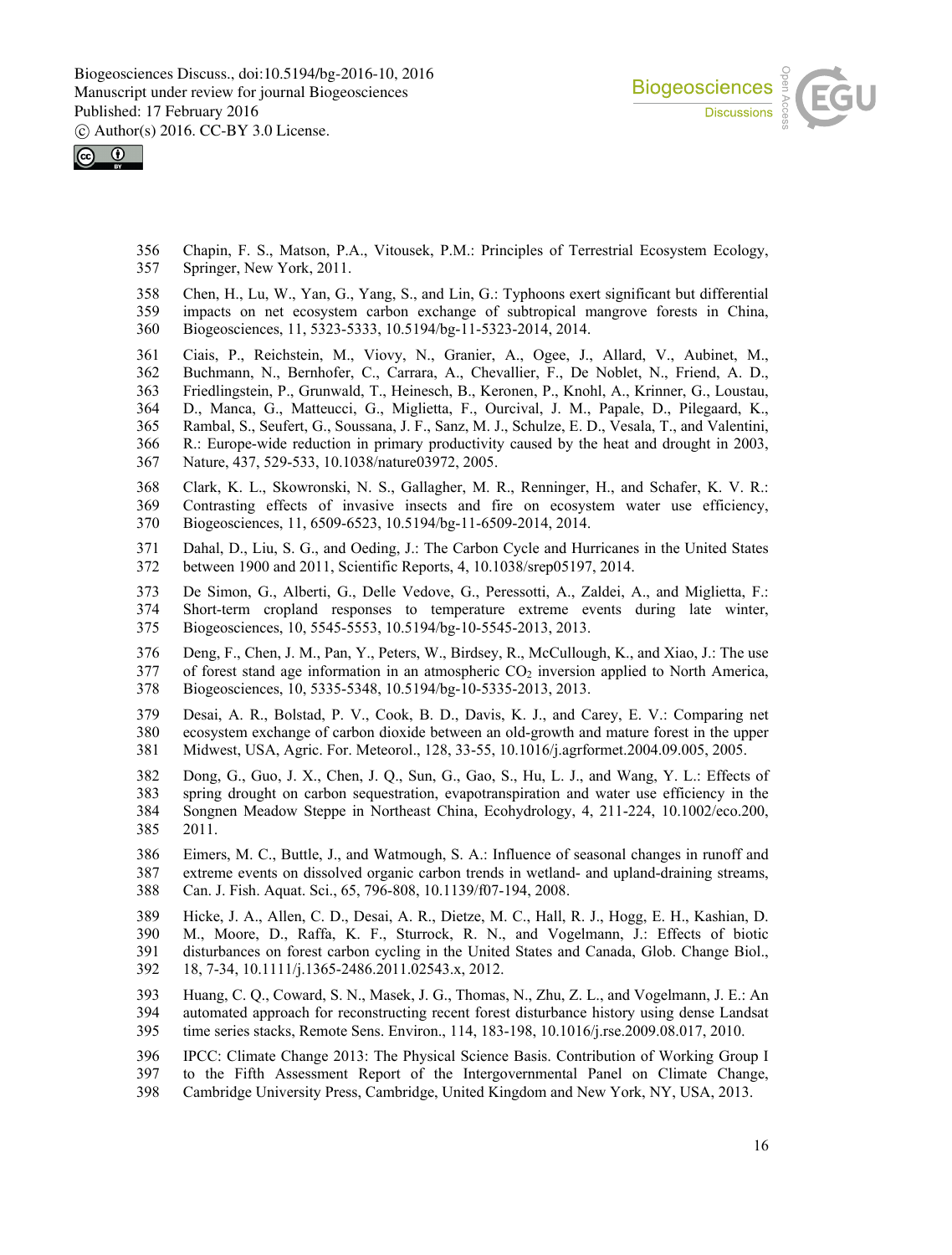



- Jiang, H., Deng, Q., Zhou, G., Hui, D., Zhang, D., Liu, S., Chu, G., and Li, J.: Responses of soil respiration and its temperature/moisture sensitivity to precipitation in three subtropical forests in southern China, Biogeosciences, 10, 3963-3982, 10.5194/bg-10-3963-2013, 2013.
- Johnson, D. W. and Curtis, P. S.: Effects of forest management on soil C and N storage: meta analysis, For. Ecol. Manage., 140, 227-238, 10.1016/s0378-1127(00)00282-6, 2001.
- Jung, M., Reichstein, M., and Bondeau, A.: Towards global empirical upscaling of FLUXNET eddy covariance observations: validation of a model tree ensemble approach using a biosphere model, Biogeosciences, 6, 2001-2013, 2009.
- 407 Kennedy, R. E., Yang, Z. G., and Cohen, W. B.: Detecting trends in forest disturbance and 408 recovery using yearly Landsat time series: 1. LandTrendr Temporal segmentation recovery using yearly Landsat time series: 1. LandTrendr - Temporal segmentation algorithms, Remote Sens. Environ., 114, 2897-2910, 10.1016/j.rse.2010.07.008, 2010.
- Kurz, W. A., Dymond, C. C., Stinson, G., Rampley, G. J., Neilson, E. T., Carroll, A. L., Ebata, T., and Safranyik, L.: Mountain pine beetle and forest carbon feedback to climate change, Nature, 452, 987-990, 10.1038/nature06777, 2008.
- Li, F., Bond-Lamberty, B., and Levis, S.: Quantifying the role of fire in the Earth system Part 2: Impact on the net carbon balance of global terrestrial ecosystems for the 20th century, Biogeosciences, 11, 1345-1360, 10.5194/bg-11-1345-2014, 2014.
- Liu, S. G., Bond-Lamberty, B., Hicke, J. A., Vargas, R., Zhao, S. Q., Chen, J., Edburg, S. L., Hu, Y. M., Liu, J. X., McGuire, A. D., Xiao, J. F., Keane, R., Yuan, W. P., Tang, J. W., Luo, Y. Q., Potter, C., and Oeding, J.: Simulating the impacts of disturbances on forest carbon cycling in North America: Processes, data, models, and challenges, J. Geophys. Res., 116, 10.1029/2010jg001585, 2011.
- Liu, Y., Zhou, Y., Ju, W., Wang, S., Wu, X., He, M., and Zhu, G.: Impacts of droughts on carbon sequestration by China's terrestrial ecosystems from 2000 to 2011, Biogeosciences, 11, 2583-2599, 10.5194/bg-11-2583-2014, 2014.
- Luyssaert, S., Schulze, E. D., Borner, A., Knohl, A., Hessenmoller, D., Law, B. E., Ciais, P., and Grace, J.: Old-growth forests as global carbon sinks, Nature, 455, 213-215, 10.1038/nature07276, 2008.
- Masek, J. G., Goward, S. N., Kennedy, R. E., Cohen, W. B., Moisen, G. G., Schleeweis, K., and Huang, C. Q.: United States forest disturbance trends observed using Landsat time series, Ecosystems, 16, 1087-1104, 10.1007/s10021-013-9669-9, 2013.
- Mathys, A., Black, T. A., Nesic, Z., Nishio, G., Brown, M., Spittlehouse, D. L., Fredeen, A. L., Bowler, R., Jassal, R. S., Grant, N. J., Burton, P. J., Trofymow, J. A., and Meyer, G.: Carbon balance of a partially harvested mixed conifer forest following mountain pine beetle attack and its comparison to a clear-cut, Biogeosciences, 10, 5451-5463, 10.5194/bg-10-5451- 2013, 2013.
- McCarthy, H. R., Oren, R., Kim, H. S., Johnsen, K. H., Maier, C., Pritchard, S. G., and Davis, M. A.: Interaction of ice storms and management practices on current carbon sequestration in 437 forests with potential mitigation under future  $CO<sub>2</sub>$  atmosphere, J. Geophys. Res., 111, 10.1029/2005jd006428, 2006.
- Nave, L. E., Vance, E. D., Swanston, C. W., and Curtis, P. S.: Harvest impacts on soil carbon storage in temperate forests, For. Ecol. Manage., 259, 857-866, 10.1016/j.foreco.2009.12.009, 2010.
- Odum, E. P.: The strategy of ecosystem development, Science, 164, 262-270, 1969.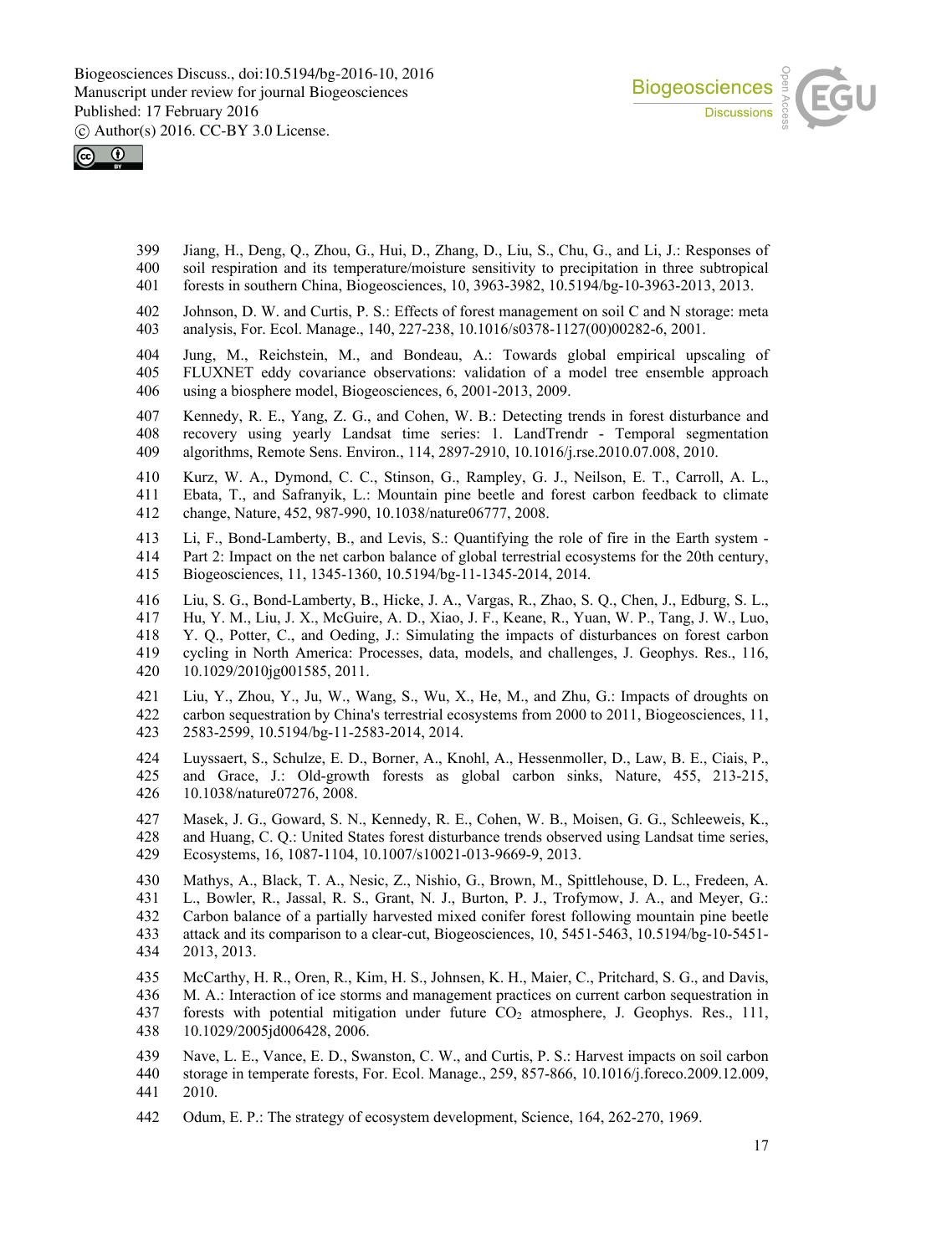



 Pan, Y., Chen, J. M., Birdsey, R., McCullough, K., He, L., and Deng, F.: Age structure and disturbance legacy of North American forests, Biogeosciences, 8, 715-732, 10.5194/bg-8- 715-2011, 2011.

Piayda, A., Dubbert, M., Rebmann, C., Kolle, O., Silva, F. C. E., Correia, A., Pereira, J. S.,

- Werner, C., and Cuntz, M.: Drought impact on carbon and water cycling in a Mediterranean
- *Quercus suber* L. woodland during the extreme drought event in 2012, Biogeosciences, 11, 7159-7178, 10.5194/bg-11-7159-2014, 2014.

 Pokrovsky, O. S., Shirokova, L. S., Kirpotin, S. N., Kulizhsky, S. P., and Vorobiev, S. N.: Impact of western Siberia heat wave 2012 on greenhouse gases and trace metal concentration in thaw lakes of discontinuous permafrost zone, Biogeosciences, 10, 5349-5365, 10.5194/bg-

10-5349-2013, 2013.

 Qu, L. P., Chen, J. Q., Dong, G., Jiang, S. C., Li, L. H., Guo, J. X., and Shao, C. L.: Heat waves reduce ecosystem carbon sink strength in a Eurasian meadow steppe, Environ. Res., 144, 39-48, 10.1016/j.envres.2015.09.004, 2016.

 Raffa, K. F., Aukema, B. H., Bentz, B. J., Carroll, A. L., Hicke, J. A., Turner, M. G., and 458 Romme, W. H.: Cross-scale drivers of natural disturbances prone to anthropogenic 459 amplification: The dynamics of bark beetle eruptions, Bioscience, 58, 501-517, amplification: The dynamics of bark beetle eruptions, Bioscience, 58, 501-517, 10.1641/b580607, 2008.

461 Reichstein, M., Bahn, M., Ciais, P., Frank, D., Mahecha, M. D., Seneviratne, S. I., 462 Zscheischler, J., Beer, C., Buchmann, N., Frank, D. C., Papale, D., Rammig, A., Smith, P., Zscheischler, J., Beer, C., Buchmann, N., Frank, D. C., Papale, D., Rammig, A., Smith, P., Thonicke, K., van der Velde, M., Vicca, S., Walz, A., and Wattenbach, M.: Climate extremes and the carbon cycle, Nature, 500, 287-295, 10.1038/nature12350, 2013.

 Schwalm, C. R., Williams, C. A., Schaefer, K., Arneth, A., Bonal, D., Buchmann, N., Chen, J. Q., Law, B. E., Lindroth, A., Luyssaert, S., Reichstein, M., and Richardson, A. D.: Assimilation exceeds respiration sensitivity to drought: A FLUXNET synthesis, Glob. Change Biol., 16, 657-670, 10.1111/j.1365-2486.2009.01991.x, 2010.

 Wang, W., Xiao, J., Ollinger, S. V., Desai, A. R., Chen, J., and Noormets, A.: Quantifying the effects of harvesting on carbon fluxes and stocks in northern temperate forests, Biogeosciences, 11, 6667-6682, 10.5194/bg-11-6667-2014, 2014.

Xiao, J. F., Ollinger, S. V., Frolking, S., Hurtt, G. C., Hollinger, D. Y., Davis, K. J., Pan, Y.

- D., Zhang, X. Y., Deng, F., Chen, J. Q., Baldocchi, D. D., Law, B. E., Arain, M. A., Desai, A.
- R., Richardson, A. D., Sun, G., Amiro, B., Margolis, H., Gu, L. H., Scott, R. L., Blanken, P. D., and Suyker, A. E.: Data-driven diagnostics of terrestrial carbon dynamics over North
- America, Agric. For. Meteorol., 197, 142-157, 10.1016/j.agrformet.2014.06.013, 2014.

 Xiao, J. F., Zhuang, Q. L., Baldocchi, D. D., Law, B. E., Richardson, A. D., Chen, J. Q., Oren, R., Starr, G., Noormets, A., Ma, S. Y., Verma, S. B., Wharton, S., Wofsy, S. C., Bolstad, P. V., Burns, S. P., Cook, D. R., Curtis, P. S., Drake, B. G., Falk, M., Fischer, M. L., Foster, D. R., Gu, L. H., Hadley, J. L., Hollinger, D. Y., Katul, G. G., Litvak, M., Martin, T. A., Matamala, R., McNulty, S., Meyers, T. P., Monson, R. K., Munger, J. W., Oechel, W. C., Paw U, K. T., Schmid, H. P., Scott, R. L., Sun, G., Suyker, A. E., and Torn, M. S.: Estimation of net ecosystem carbon exchange for the conterminous United States by combining MODIS and AmeriFlux data, Agric. For. Meteorol., 148, 1827-1847, 10.1016/j.agrformet.2008.06.015, 2008.

 Xiao, J. F., Zhuang, Q. L., Law, B. E., Baldocchi, D. D., Chen, J. Q., Richardson, A. D., Melillo, J. M., Davis, K. J., Hollinger, D. Y., Wharton, S., Oren, R., Noormets, A., Fischer,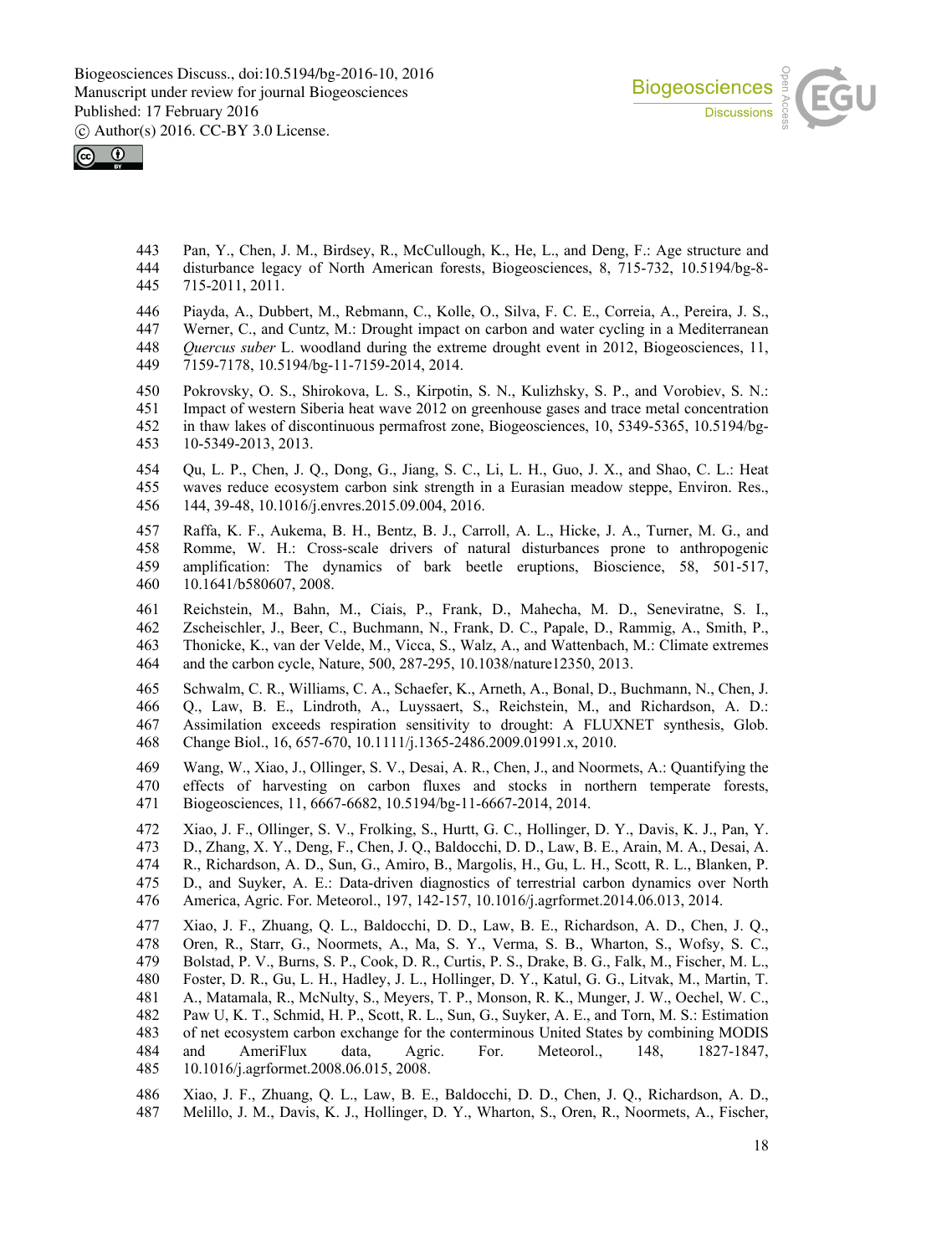



- M. L., Verma, S. B., Cook, D. R., Sun, G., McNulty, S., Wofsy, S. C., Bolstad, P. V., Burns,
- S. P., Curtis, P. S., Drake, B. G., Falk, M., Foster, D. R., Gu, L. H., Hadley, J. L., Katulk, G. G., Litvak, M., Ma, S. Y., Martinz, T. A., Matamala, R., Meyers, T. P., Monson, R. K.,
- Munger, J. W., Oechel, W. C., Paw U, K. T., Schmid, H. P., Scott, R. L., Starr, G., Suyker, A.
- E., and Torn, M. S.: Assessing net ecosystem carbon exchange of U.S. terrestrial ecosystems
- by integrating eddy covariance flux measurements and satellite observations, Agric. For.
- Meteorol., 151, 60-69, 10.1016/j.agrformet.2010.09.002, 2011.
- Xiao, J. F., Zhuang, Q. L., Liang, E. Y., McGuire, A. D., Moody, A., Kicklighter, D. W., Shao, X. M., and Melillo, J. M.: Twentieth-century droughts and their impacts on terrestrial carbon cycling in China, Earth Interact., 13, 10.1175/2009ei275.1, 2009.
- Yue, C., Ciais, P., Luyssaert, S., Cadule, P., Harden, J., Randerson, J., Bellassen, V., Wang, T., Piao, S. L., Poulter, B., and Viovy, N.: Simulating boreal forest carbon dynamics after stand-replacing fire disturbance: insights from a global process-based vegetation model, Biogeosciences, 10, 8233-8252, 10.5194/bg-10-8233-2013, 2013.
- Zeppel, M. J. B., Wilks, J. V., and Lewis, J. D.: Impacts of extreme precipitation and seasonal changes in precipitation on plants, Biogeosciences, 11, 3083-3093, 10.5194/bg-11-3083-2014, 2014.
- Zhao, M. S. and Running, S. W.: Drought-induced reduction in global terrestrial net primary production from 2000 through 2009, Science, 329, 940-943, 10.1126/science.1192666, 2010.
- Zhou, D., Zhao, S. Q., Liu, S., and Oeding, J.: A meta-analysis on the impacts of partial cutting on forest structure and carbon storage, Biogeosciences, 10, 3691-3703, 10.5194/bg-10-3691-2013, 2013a.
- Zhou, D. C., Liu, S. G., Oeding, J., and Zhao, S. Q.: Forest cutting and impacts on carbon in the eastern United States, Scientific Reports, 3, 10.1038/srep03547, 2013b.
- Zhu, Z. and Woodcock, C. E.: Continuous change detection and classification of land cover using all available Landsat data, Remote Sens. Environ., 144, 152-171, 10.1016/j.rse.2014.01.011, 2014.
- 
-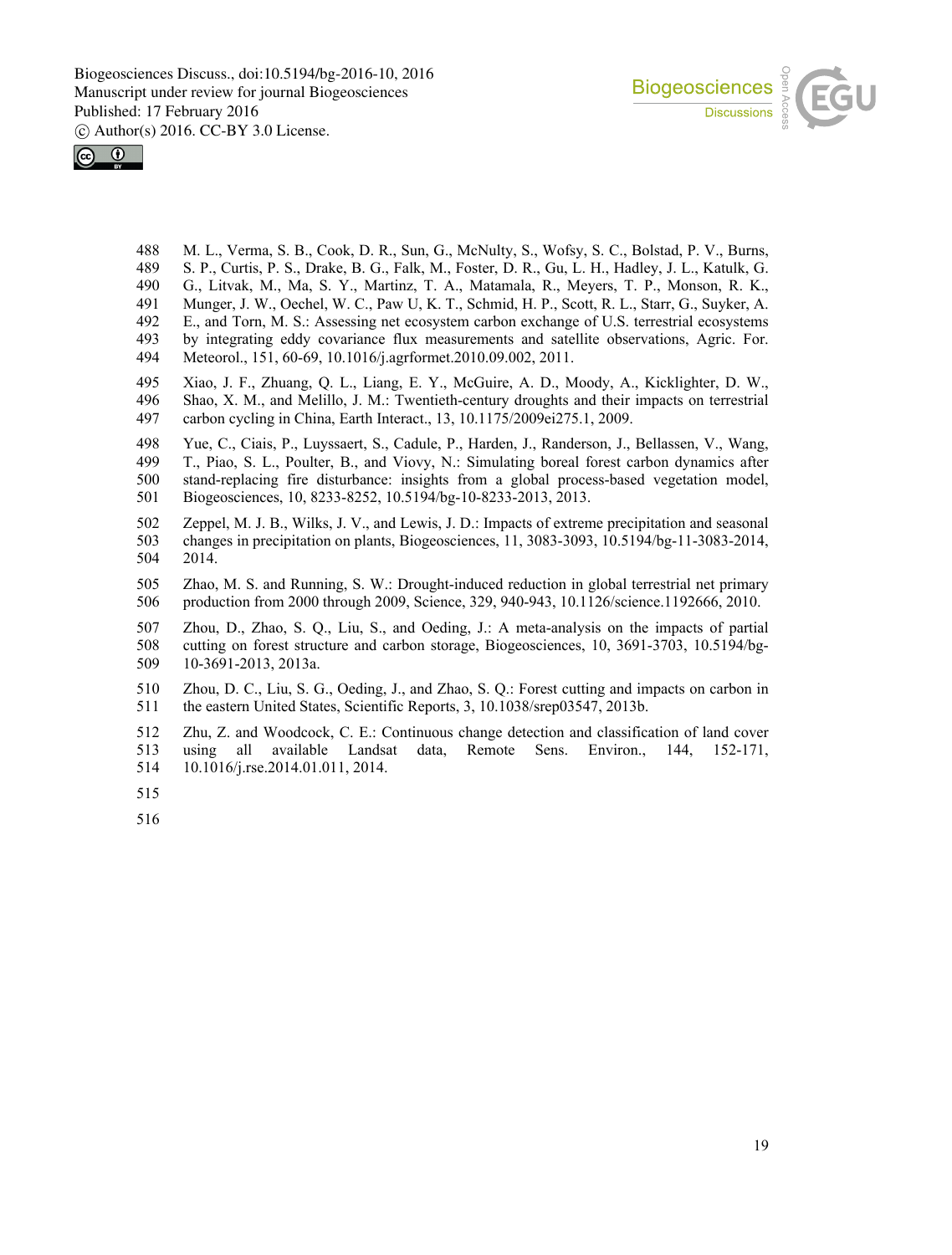





518 **Fig. 1.** The standard deviation (as a metric of the interannual variability, IAV) of annual gross 519 primary productivity (GPP) over the period 2000 to 2014 from the MODIS GPP product 520 (MOD17A3). Units are  $g \text{ C m}^{-2}$  year<sup>-1</sup>.

521